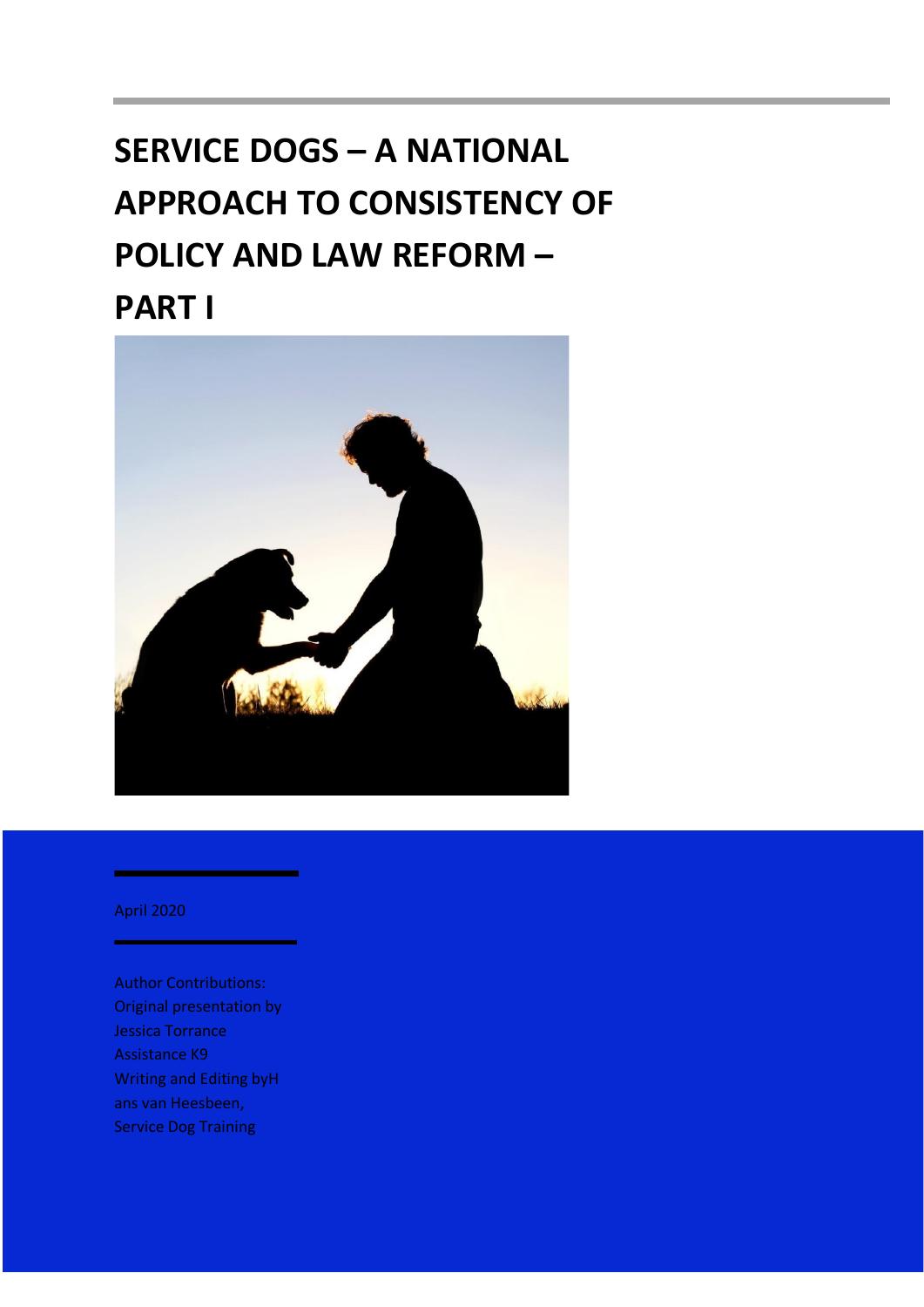#### **Foreword**

A very special thank you to:

Hans van Heesbeen of Service DogTraining; Guide Hearing and Assistance Dog, Queensland Accredited Trainer since 2008. For your guidance, mentoring, continuous support, friendship and hard work with this project, your efforts are greatly appreciated.

To our family and friends who helped with the writing and editing of the document; your work made all the difference and is valued and appreciated.

First published in 2019 by Jessica Torrance Victoria, Australia

*© Jessica Torrance, 2020 v10.0420*

*The moral rights of the author have been asserted All rights reserved. Except as permitted under the Australian Copyright Act 1968 (for example, fair dealing for the study, research, criticism or review), no part of this document may be reproduced, stored in a retrieval system, communicated or transmitted in any form or by any means without prior written permission.*

All inquiries should be made to the author.

Jessica Torrance Assistance K9 info@assistancek9.com

Disclaimer: The material in this publication is of the nature of general comment only and does not represent professional advice. It is not intended to provide specific guidance for particular circumstances, and it should not be relied on as the basis for any decision to take action or not take action on any matter which it covers. Readers should obtain professional advice where appropriate, before making any such decision. To the maximum extent permitted by law, the author and publisher disclaim all responsibility and liability to any person, arising directly or indirectly from any person taking or not taking action based on the information in this publication.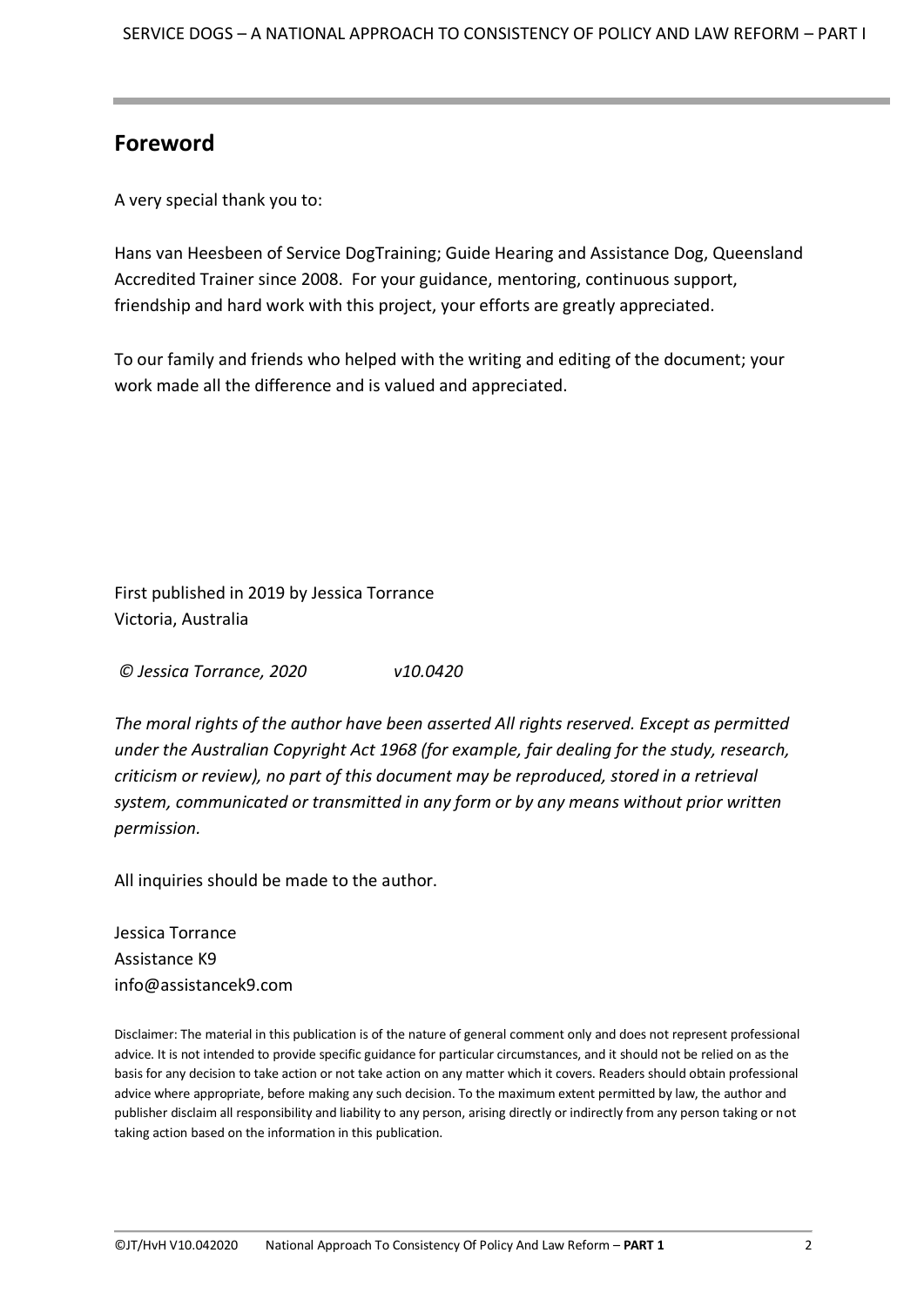#### <span id="page-2-0"></span>**PREFACE**

This submission is important for those people with a disability who use service dogs<sup>1</sup>; the aim has been to ensure that the law effectively supports their right to use a service dog throughout their daily life. The submission is also important for organisations that train guide, hearing and assistance dogs, and to employers, service providers and the wider community.

The submission makes recommendations designed to clarify and improve the legal protection provided by the State and Federal legislation for people who use guide, hearing and assistance dogs. The submission also recommends a simple regulatory scheme for the training, assessment and qualification for Public Access Testing registration, as well as the identification of service dogs.

The submission is seeking to present a 'ONE CARD ONLY' solution to accreditation and Public Transport issues on a national level and the need for each of the States to recognise the 'ONE CARD ONLY' instead of having their public transport parameters that handler teams need to comply with – confusing, wasteful, and very stressful.

This submission was written in the hope it will bring greater transparency and ease of application to the law governing service dogs, enhance the rights of people with a disability and provide clear guidance for service providers, users, trainers and the wider community.

The guidelines will be there to protect those that are to be protected, people with disabilities that can benefit from a professionally Hander-trained SD, without the creation of a 'box system to fit in' and the guidelines may need adapting to meet the needs of the handler dog team, rather than the end-user – the handler dog team fitting in the system.

**<sup>1</sup> For the ease of this submission we consider service dogs as the umbrella word to describe the family of skilled and trained dogs to help alleviate disability issues for the genuine handler needing these dogs to empower them to lead a more fulfilling life. See attachment SDTv2.0220.**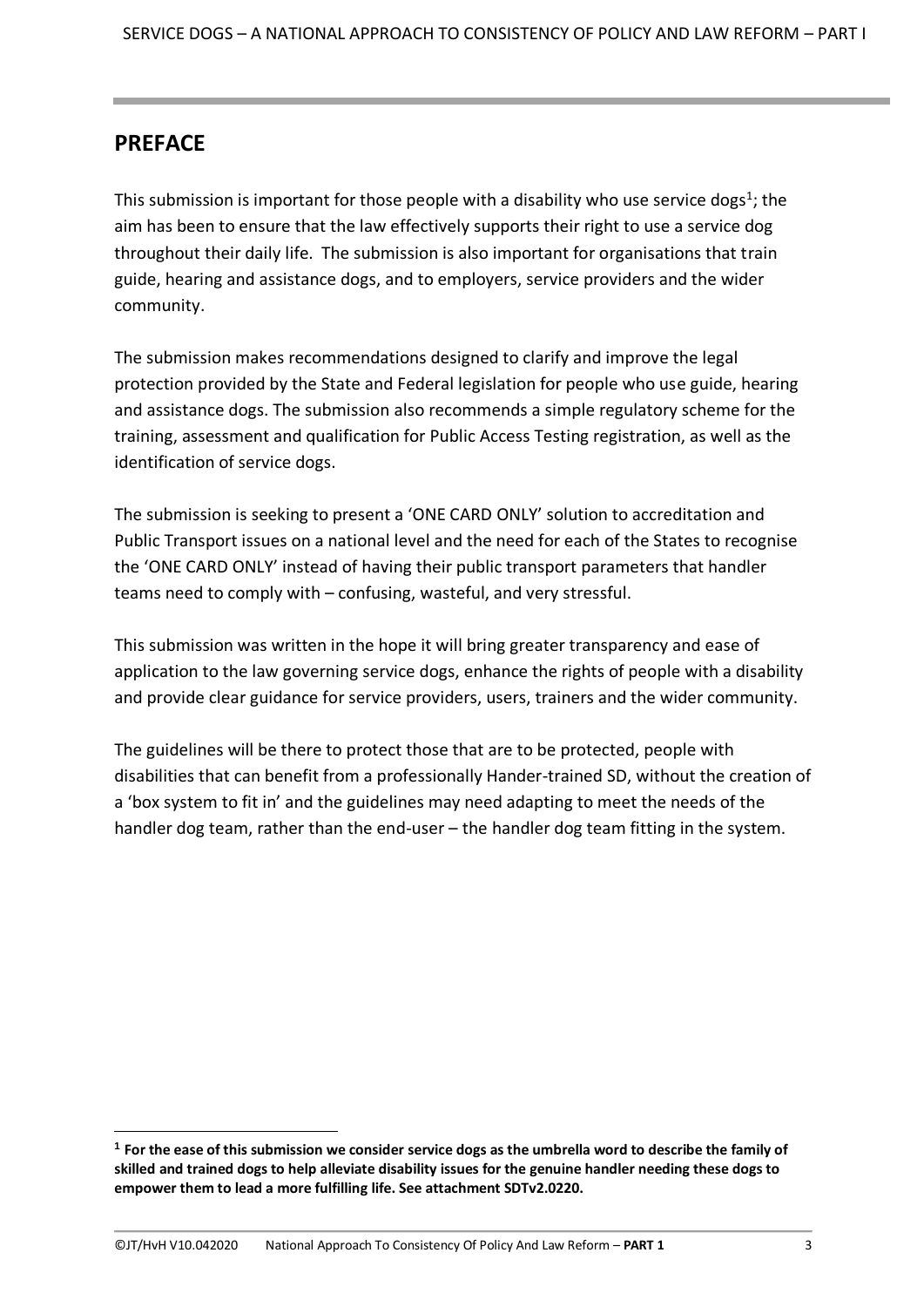# **Contents**

<span id="page-3-0"></span>

| NATIONAL CONSISTENCY OF POLICY AND LAW REFORM FOR SERVICE   |  |
|-------------------------------------------------------------|--|
| PROPOSED NATIONAL SCHEME FOR THE REGULATION OF SERVICE DOGS |  |
|                                                             |  |
|                                                             |  |
|                                                             |  |
|                                                             |  |
|                                                             |  |
|                                                             |  |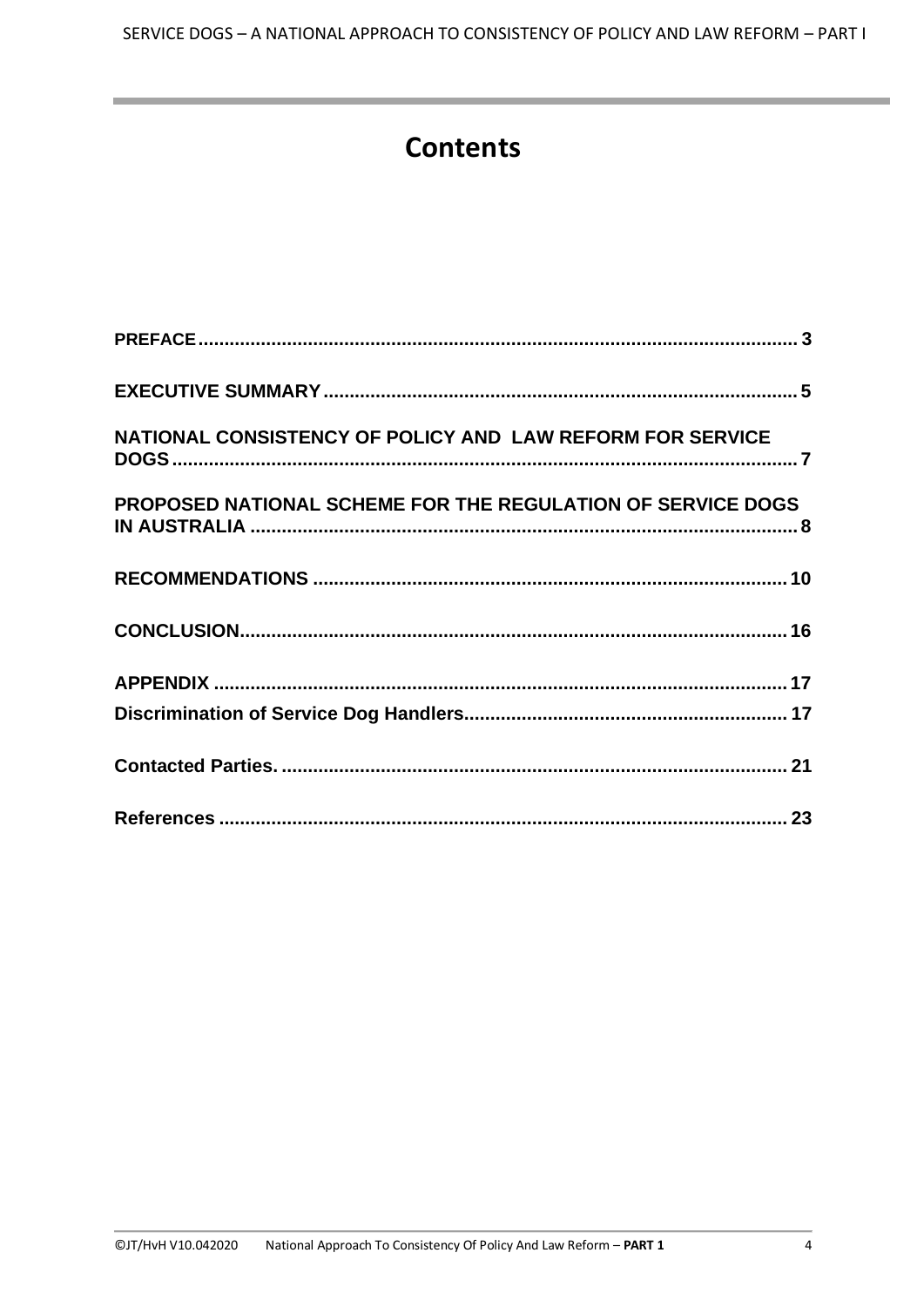#### **EXECUTIVE SUMMARY**

This submission refers to the reform of the law concerning service dogs in Australia.

The submission aims to clarify, for all stakeholders, the existing legal rights of those people with a disability who require and can access a service dog under the DDA92. This Federal Act provides guidelines without too fine a detail, hence allowing a system to be designed to meet these guidelines yet offering – controlled - some flexibility.

Service dogs are specially trained by performing tasks that can help alleviate the effects and symptoms individuals live with every day caused by a wide range of disabilities and medical conditions. These might include developmental, sensory, mental, psychiatric and physical disabilities. People with medical health issues like epilepsy and diabetes also use service dogs. Growth of the use of these creatures is only limited by our imagination and further development (e.g. scent detection dogs, cancer dogs, dementia dogs, etc.).

Federal and state laws protect from discrimination for people using service dogs; however, the protection is patchy, inconsistent and is often left open to interpretations with a bias to trainer trained SD's. State laws contain many inconsistencies. Besides, there is no legal framework for regulating the quality of on-going training and assessment of service dogs working across the Nation. (I.e. National Quality Assurance and National Quality Control), offering better protection of the public.

Regretfully the same applies to Public Transport access, making e.g. a trip by train from NSW, via VIC and SA to WA an unbelievable stressful and confusing compliance journey.

Most states are now considering State alternatives based on taking the best from the QLD GHAD system and other State legislation examples. That is a great start, and recognition of the soundness and validity of this legislation, however, it will still not offer a NATIONAL STANDARD for training and assessment and use of public transport, to deliver the beneficiaries at large a confusion-free consistent system great outcomes for ALL stakeholders affected by this matter.

This submission examines and makes recommendations concerning the rights and obligations of service dog partnerships under the Federal *Disability Discrimination Act 1992* (DDA92). It also makes recommendations establishing a simple regulatory scheme for the training, registration, accreditation, identification and public transport access of service dogs. (Referring to State Laws to implement this state-wide, yet fully consistent and working in with the Federal Legislation and implementation scheme).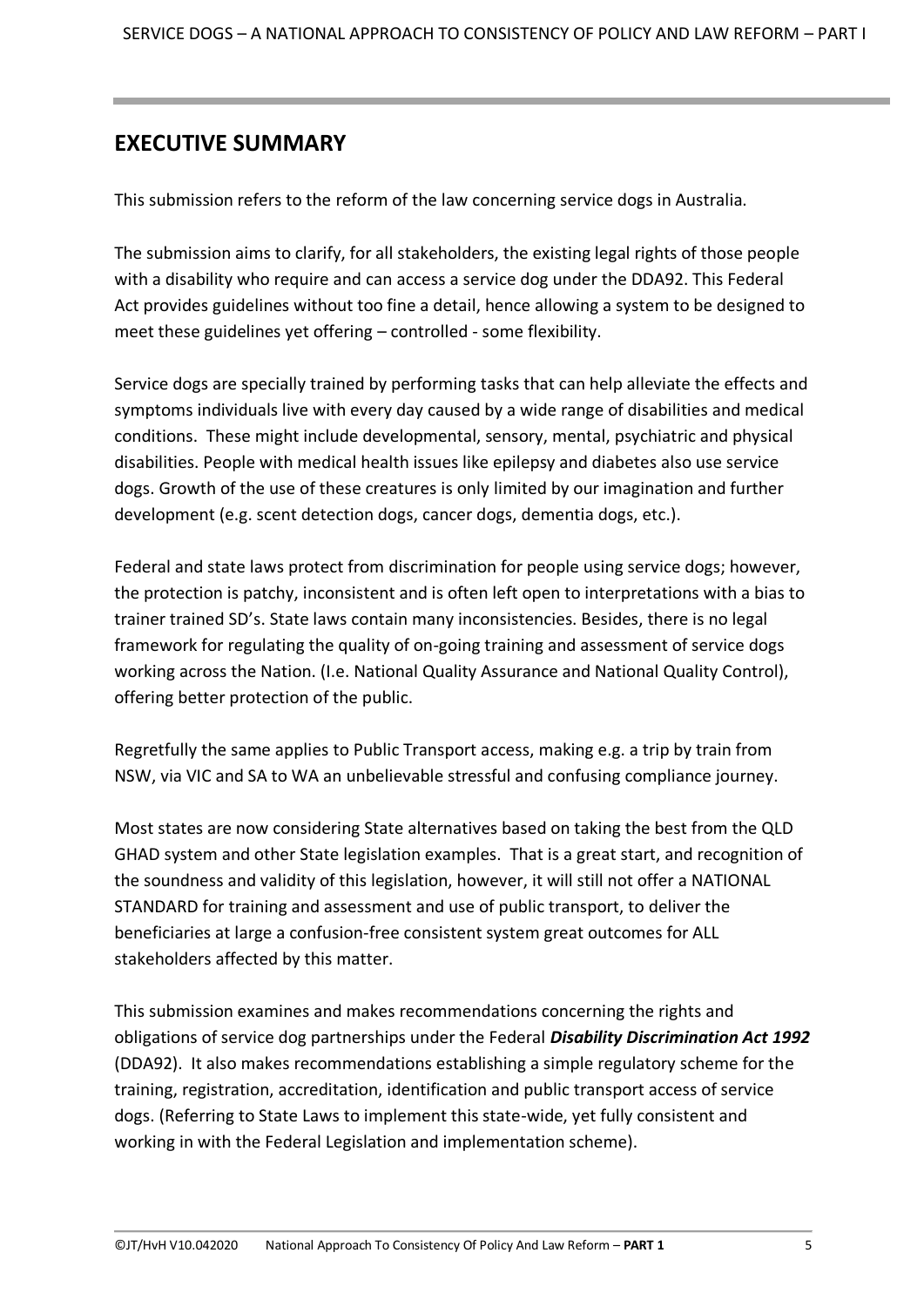This submission has been developed through a process of targeted consultations with all those stakeholders<sup>2</sup> directly affected by current problems with the law. This includes both service providers and people with disability and stakeholder that represent either/both groups.

Significant momentum for reform has built through the consultation process. The hospitality industry, transport operators (including public transport), service providers, local government, transport regulators, disability advocacy organisations, service dog training organisations and trainers and above all people with disability all support law reform in this area.

**<sup>2</sup> 'Stakeholders' refers to a large variety (non-conclusive) of stakeholders contacted and involved with this submission. Please see page 20 for more details.**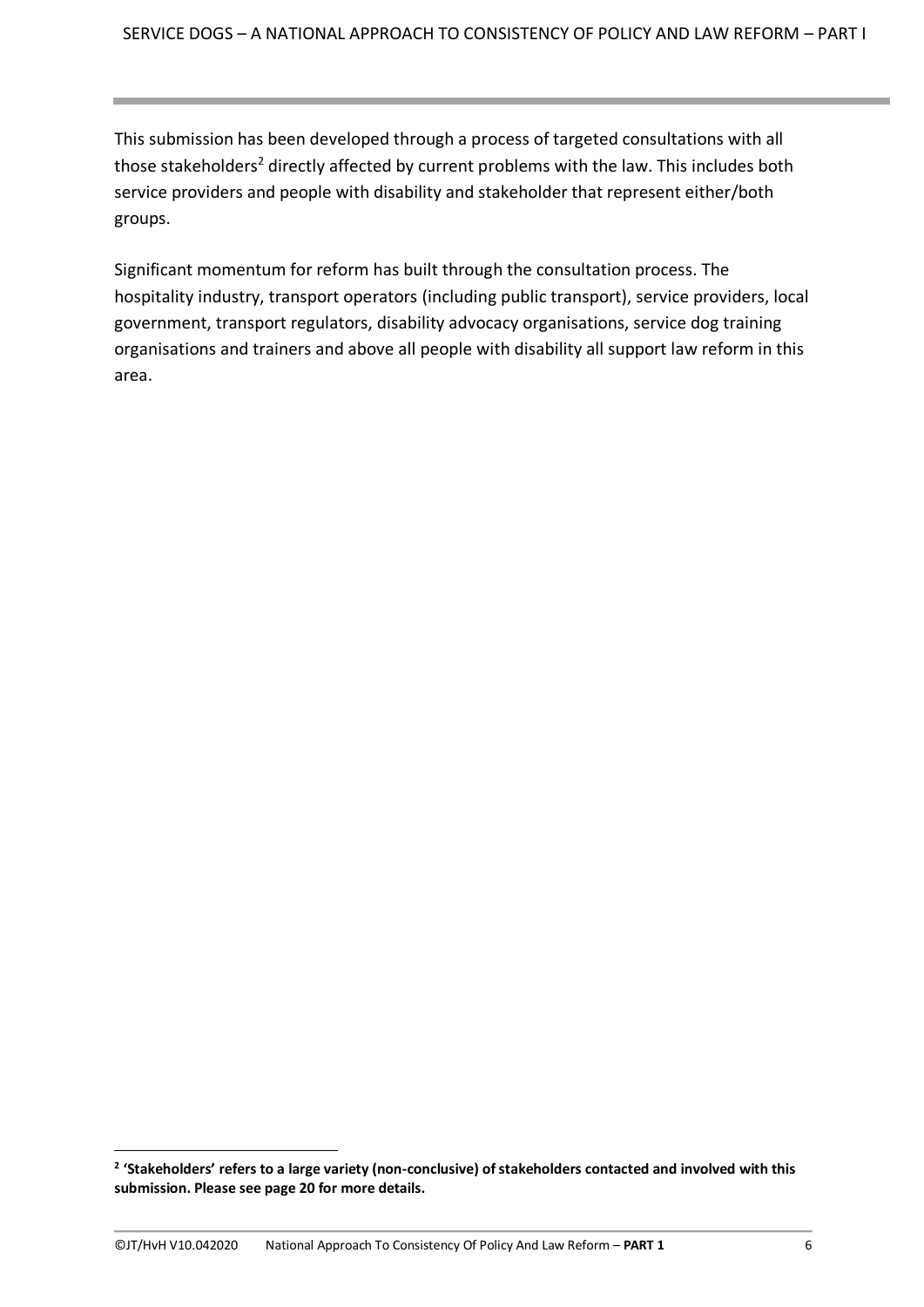# <span id="page-6-0"></span>**NATIONAL CONSISTENCY OF POLICY AND LAW REFORM FOR SERVICE DOGS**

Many people, while welcoming a submission on service dog law, highlight that **reform is needed on** *National* **level**.

As noted by the Qantas Group "it would be preferable for the introduction of a regulated assistance dog system, and its interaction with discrimination, safety and other legislation and standards to be a nationally consistent system" (Victorian Law Reform Commission, 2009)

Most Civil Aviation Authorities (USA, UK and others) are currently going through a similar process to try and protect those that need protecting yet simultaneously ensure the overall safety and comfort that other users of the service pay for.

Although each state can currently reform their service dog laws to promote clear and effective State regulation, each of the States has different levels of implementation, assessment and accreditation. The same applies to public transport requirements.

Reforming National laws to remove current anomalies will certainly help to address the problems identified in this submission and go some way towards affording all those people with a disability equal and consistent protection, whilst offering huge savings and economies of scale in the usage of State resources, with this becoming a Federally financed and managed scheme.

A review and alignment of the current State and Federal law provides the Australian Government with an ideal opportunity to enact such reform. Similarly, Quality Assurance makes for national consistency and transparency for service providers, users and the community at large.

The law governing the use of service dogs should be the same in each Australian jurisdiction. People who use service dogs to travel throughout Australia. They should be able to do so with confidence that their right to use a service dog will be supported and promoted consistently, in all aspects of daily life wherever they may be in the country. Therefore the 'One Card does it all' approach would be of great benefit to all. It should be the same consistency provided by the Federal Australian Passport – used, accepted and recognised in all states.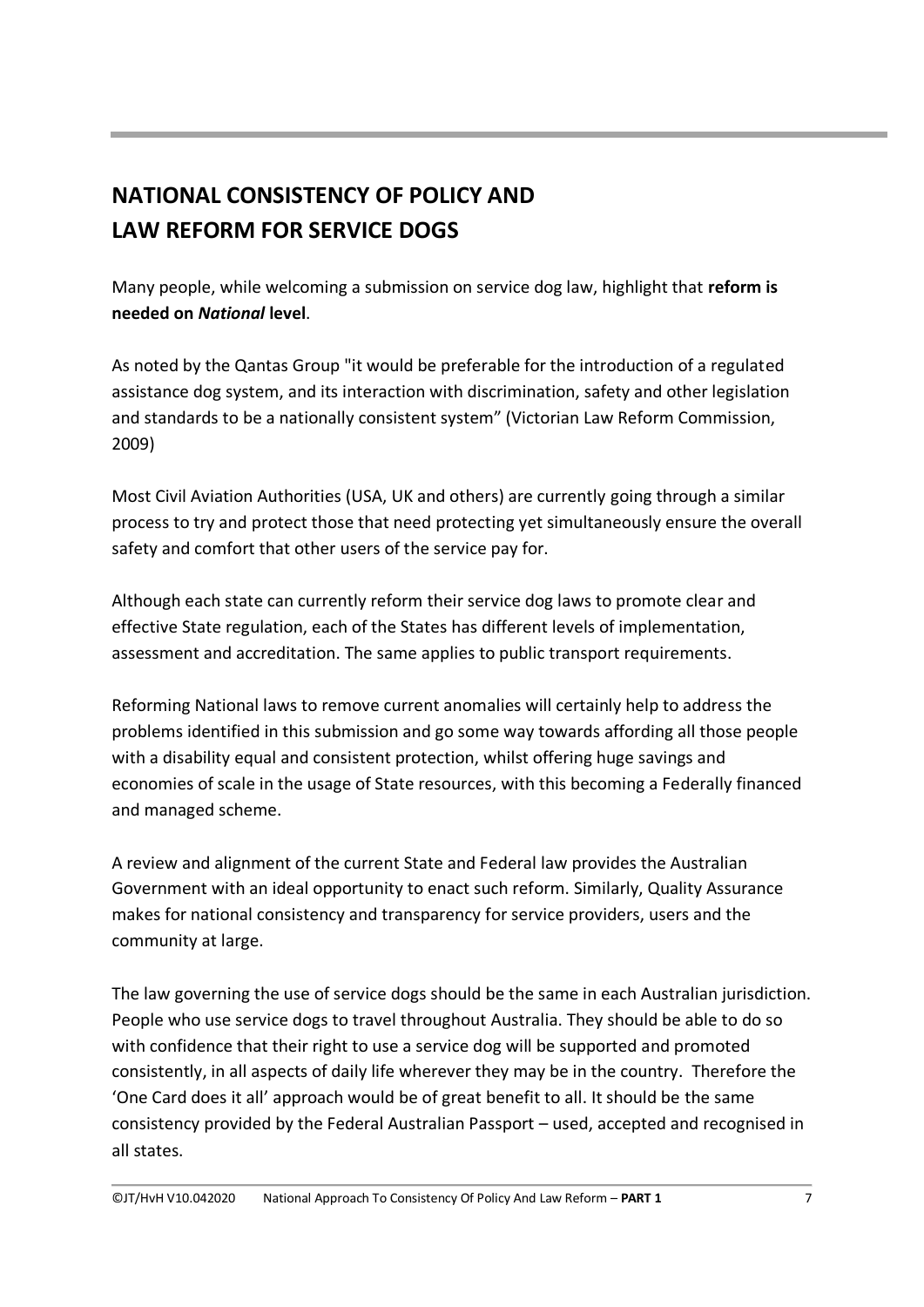# <span id="page-7-0"></span>**PROPOSED NATIONAL SCHEME FOR THE REGULATION OF SERVICE DOGS IN AUSTRALIA**

The submission legislative proposals aim to recognise and promote the rights of people with a disability by establishing a scheme for the regulation of service dogs in Australia, providing certainty for service providers, training organisations and trainers and users of service dogs by:

- clarifying the meaning of "service dog" in Federal law (see footnote 1)
- removing existing inequities for users of service dogs trained and supplied by the very few large established charity organisations, to be the only ones recognised at DDA and in State Legislation, thus creating uncertainty and inequality for others
- ensuring consistency with the *Australian Human Rights Commission Act 1986* and *Disability Discrimination Act 1992*
- establishing a simple national accreditation system for service dog trainers providing services to Australian handler teams, available to be accessed by specialist trainers specialising in "service dog training" services to Australians
- establishing quality trainer parameters, to remove discrimination between Trainer Trained Dogs and those schooled by their handler under the guidance of a qualified trainer (Handler Trained Dogs), offering more options and choice to those needing help and bridging the financial and time restraints working as deterrents linked to the large organisations
- providing a simple and consistent means of identifying properly sourced, trained and accredited service dogs, regardless of training method, source or means
- protecting the community from poorly trained service dogs by establishing clear standards that service dog partnerships must meet to have legal protection and national recognition
- promote community education about service dogs and the rights of people with disability to fully participate in all aspects of community living at a national level

The submission recommendations are framed in such a way that the right to be accompanied by a service dog is grounded in Federal legislation**.** Besides, consequential amendments will need to be made to (State and) other Acts and regulations where guide dogs or assistance dogs are currently mentioned or where the right to be accompanied by a service dog are cited.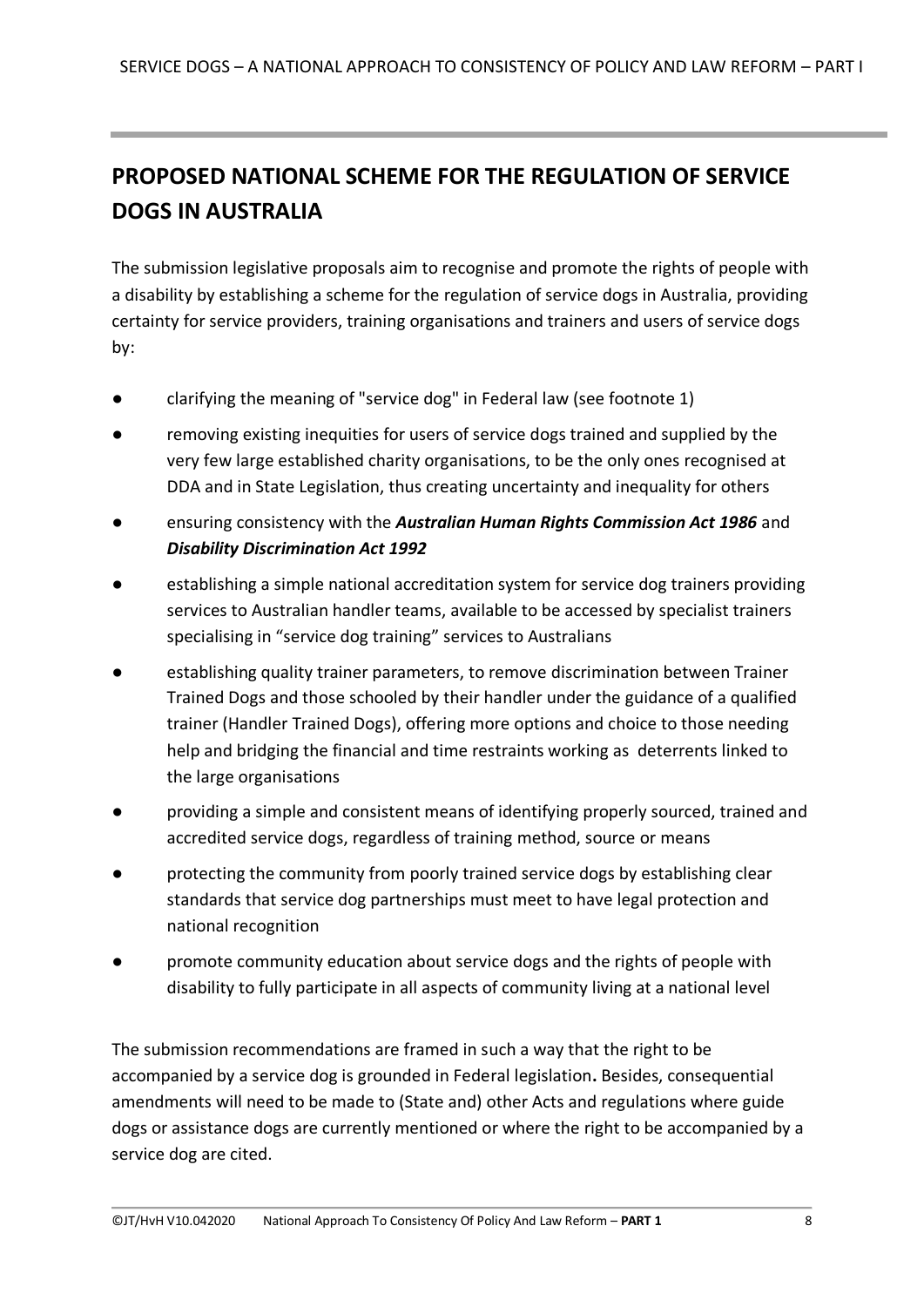The submission also proposes a statutory scheme for accrediting trainers and requiring service dogs to be trained to a minimum standard. This scheme would be established under the new legislation: *Service Dog Act* **(SD Act)**

Under the submission's proposed scheme, only those service dogs trained by an accredited trainer and are certified as meeting a minimum standard for public access would enjoy national legal recognition extended to national free use of public transport Australia wide with their ID card as the access key to this service.

Trainers and Training organisations would be accredited by the Federal Government Department to be "service dog training organisations or trainers". Accreditation standards for trainers would be set out in regulation. These would be broadly based on the existing accreditation standards for the *Guide Hearing and Assistance Dogs Act 2009 (Qld).*

A National accreditation scheme would be administered by the Federal Department of Social Services. This would not be resource-intensive because there are so few training organisations. To the contrary, this would save a lot of resources at the State level, supply large economies of scale for the States, and consistency for ALL stakeholders.

It is recommended that the Federal Minister for Social Services establishes an advisory panel, from which he or she may seek advice regarding applications for accreditation, public transport access, industry development issues and animal behaviour and welfare standards.

Dog behaviour standards (equivalent to a public access test) would be made by regulation. The national public access test would be administered by accredited trainers. It would aim to ensure that any nationally accredited service dog is safe, clean and unobtrusive in public.

Upon certification that the service dog handler team has satisfied the National Public Access Test (**NPAT**) a National Standard Identification Card (featuring a Federal Government Logo) would be issued by the accrediting training organisation/trainer. The handler could use this card to establish the bonafide of the service dog partnership throughout Australia. Handlers would also be required to ensure their dog is wearing a matching identifying coat or harness, supplied by the accrediting training organisation/trainer. It makes common sense to extend the national consistency and protection to free public transport access for accredited handler teams, again reducing resource requirements at State level – with funds saved better used for National, consistent education, offering benefits to all Stakeholders.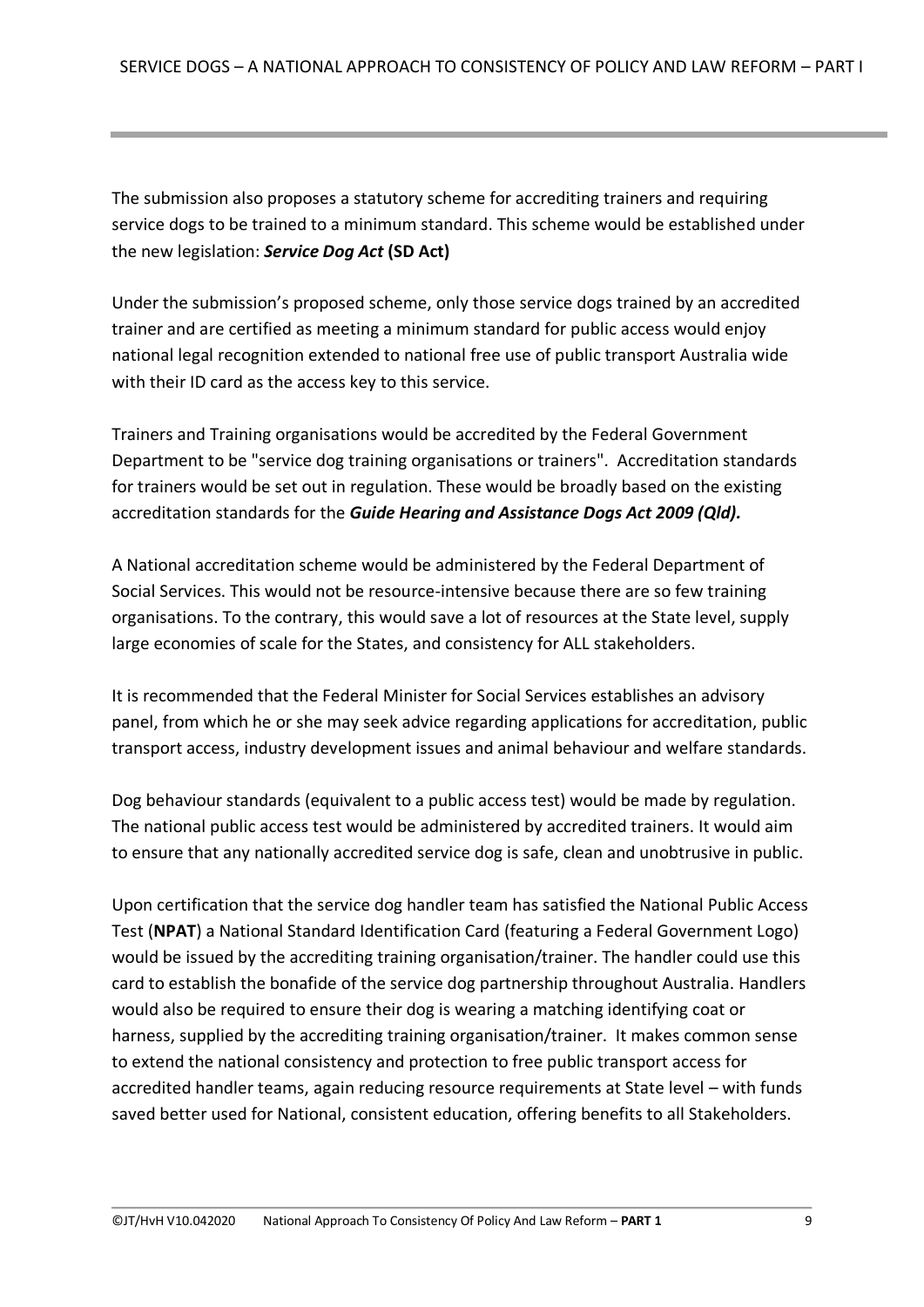#### <span id="page-9-0"></span>**RECOMMENDATIONS**

- 1. The terms "guide dogs", "hearing dogs" "assistance dogs" and "assistance dog in training" and "service dogs" and "service dog in training" should be included in the *Service Dog Act* and all other relevant Acts, Regulations and policies and replaced with the terms "service dog" and "trainee service dog"**.**
- 2. "Service dog" should be defined in the *Service Dog Act* and all other relevant Acts, regulations and policies as:

"A guide dog, hearing dog, or assistance dog", certified by a nationally accredited service dog trainer or 'training organisation'<sup>3</sup> as trained to perform tasks and functions that assist a person with medically identified impairment to alleviate the effects of their impairment".

- 3. The *Service Dog Act* should provide that "trained" means trained by a qualified service dog trainer or organisation accredited under the National regulatory scheme provided for in recommendations 10 to 16. 'Trained' does not discriminate between 'Trainer Trained Dogs' (e.g. Guide Dogs, SEDA, Assistance Dogs Australia and similar) and 'Handler Trained Dogs', where the handler is guided/empowered by a qualified trainer to train their dog (provided it meets the breed, socialisation and care and hygiene standard requirements) to the required national standards.
- 4. The *Service Dog Act* should include a definition of "service dog in training" to mean "A guide dog, hearing dog, or assistance dog certified by a nationally accredited service dog trainer as being in training". The provisions of the Act should apply to these dogs.
- 5. The *Service Dog Act* should specify that it is unlawful discrimination to treat a person with any impairment less favourably because that person possesses or is accompanied by a service dog/service dog in training unless there are exceptional circumstances where it would be necessary to exclude the service dog. (E.g. operating theatre, food preparation areas etc.)

©JT/HvH V10.042020 National Approach To Consistency Of Policy And Law Reform – **PART 1** 10

**<sup>3</sup>** 'Trainer' refers to an individual meeting the training & compliance requirements as a Service Dog Trainer and they are listed as individuals on Governments sites – whereas Training Organisations are used for any registered charity or Pty Ltd that has some trainers employed directly by these organisations as qualified trainers in this specialist field. Trainers engaged by these organisations MUST meet the same training & legal requirements as the individual trainers, whilst the compliance requirements may rest with the organisation that employs them.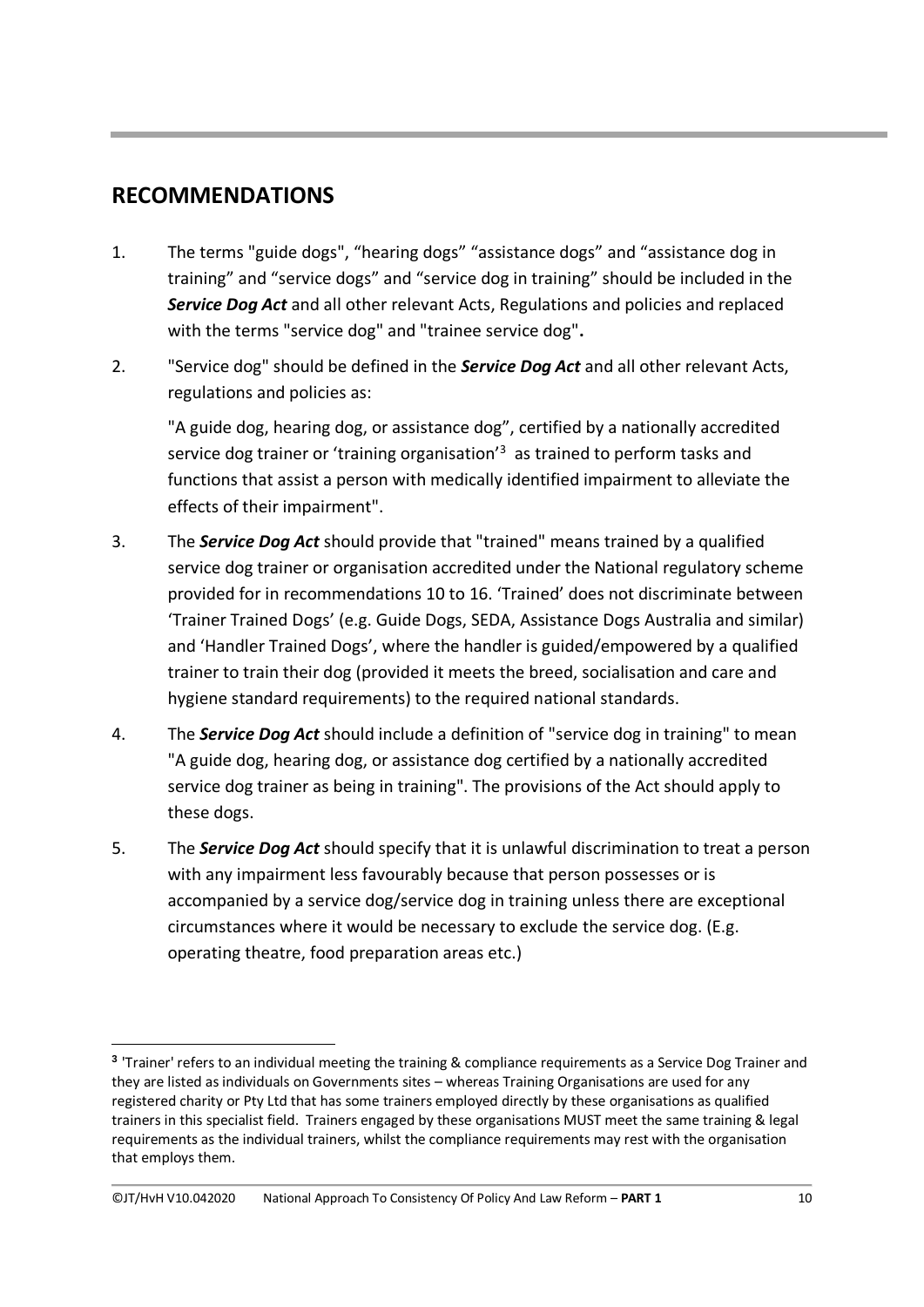- 6. The **Service Dog Act** should provide that the onus of proving that exceptional circumstances apply to make it necessary to treat the person who has, or is accompanied by, service dog/service dog in training less favourably rests with the person claiming such circumstances exist. (As clarified by the Act).
- 7. The *Service Dog Act* or guidelines made under the *Service Dog Act* should provide that:
	- "treating less favourably" includes such action that requires a person to be separated from their service dog, or to occupy a specified area in the premises without reasonable cause, or charging an additional fee for entry or service because the person has, or is accompanied by a service dog/service dog-in-training
	- it is not discriminatory to require a person to produce service dog/service dog-in-training identification provided for under Federal legislation, and
	- it is not discriminatory to require a service dog/service dog-in-training to be under the full control of its handler.
	- it is not discriminatory to require a service dog/service dog-in-training to be kept in a safe position (e.g. under table/seat) reducing risk to the public while attending venues that cater for multiple people.
- 8. That any consequential amendments be made to all relevant Acts, Regulations and Policies that refer to guide, hearing and assistance dogs, so that the definition of a service dog and service dog in training, the rights contained in The Service Dog Act (once written) can be consistently applied.
- 9. **State laws regarding guide, hearing and assistance dogs are repealed.**
- 10. That a new Federal law—"*Service Dog Act*" **SD Act** be enacted to establish a national regulatory scheme for the training and identification of service dogs in Australia.
- 10a The new Federal law will include 'access to free public transport nationwide' upon production of the valid national photo ID card for 'accredited service dog and service dog-in-training' removing any need to meet State transport requirements.
- 11. That the Federal Minister for Social Services establishes an advisory panel the functions of which include providing advice on industry development issues, training standards and accreditation.

Membership *must* include disability consumer representatives, people with expertise in service dog training (equal numbers of Trainer and Handler Trained trainers/organisations), animal welfare and behaviour experts and disability peak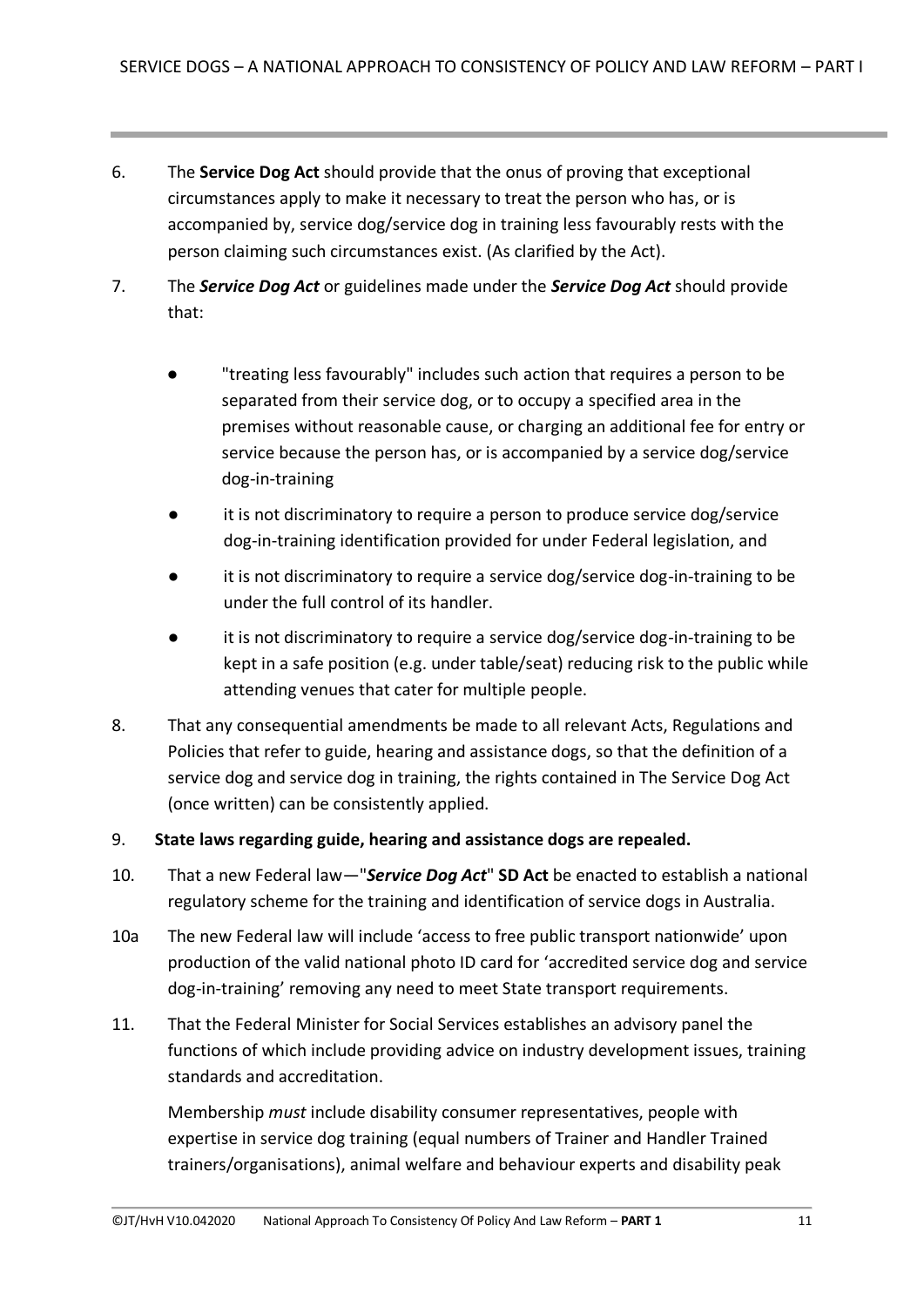bodies. It is recommended to also include representatives of public transport organisation, breeder representatives, airlines, all representing their stakeholders. The purpose of the committee is to advise the minister on practical items of the National Accreditation Scheme.

- 12. That the *Service Dog Act* provides that Federal Department of Social Services accredits individuals and organisations to breed, select, train and certify service dogs in Australia. Accreditation should be subject to renewal after a reasonable period. (E.g. 3-5 years; equal for all individual trainers and those working for organisations).
- 13. The Federal Department of Social Services may refuse or discontinue accreditation of a service dog trainer or organisation if they fail to meet or no longer meet the criteria. A trainer or training organisation whose accreditation is refused or discontinued should have the right to appeal the decision.
- 14. A list of accredited trainers should be publicly available and included on all Federal and State Government websites.
- 15. Regulations made under the *Service Dog Act* should provide that a trainer or training organisation may be accredited by the Federal Department of Social Services if they can demonstrate that they:
	- a. understand how to train vulnerable people and provide services to people with disability (impairment) as underpinned by their recent medical certificate; and
	- b. breed and/or select, or help to select suitable dogs that can be trained to meet the needs of persons with impairment and can operate safely in public; and
	- c. match individual dogs and persons to form an effective service dog partnership and bond; and
	- d. train reliable service dogs that can perform tangible tasks and functions to assist a person with impairment to alleviate the effects of their impairment and are safe and effective in public; and
	- e. use only humane training methods (established positive reinforcement) using humane training equipment that benefits training outcomes whilst respecting animal welfare and comfort for dog and handler alike; and
	- f. administer and certify handler partnerships using the "national public access test" or **NPAT**, including the re-testing of partnerships, at least every three years; and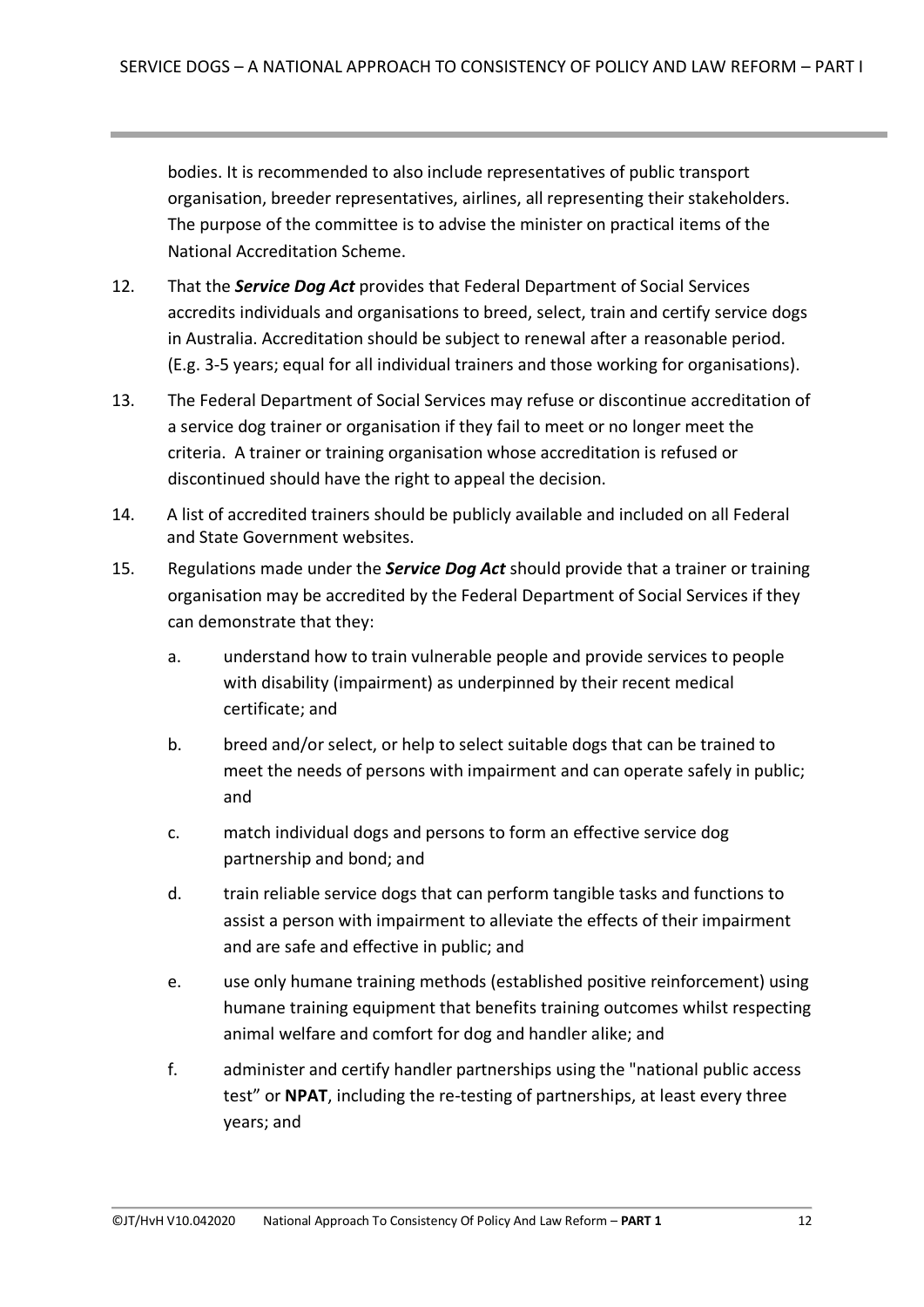- g. provide ongoing and regular support to the service dog partnership, including the removal of certification as an accredited service dog where required; and
- h. have a transparent complaints process that is available to clients in a variety of accessible formats, and
- i. meet all other Commonwealth and State legislative requirements.
- 16. That only those service dogs certified by an accredited service dog trainer can:
	- a. perform tasks and functions that alleviate the effect of the person's impairment

Tasks are measurable and accountable to assist or alleviate any impairment. It is recommended to have at least three (3) of these tasks

- b. Operate safely and unobtrusively in public (having passed the public access test - **NPAT**)
- c. Are of a suitable standard of care and hygiene expected in the public domain (incl a preventative and controlled veterinary regime)
- d. Adhere to a standard of Etiquette provided for and enforced in the training, reinforced in daily life and shown as normal behaviour in the **NPAT**
- 17. That accredited trainers be required to review the service dog partnership against the national public access test regularly (recommended every 6 months) as part of the minimum follow up required to maintain accredited trainer status.
- 18. That the *Service Dog Act* provides that a service dog or service dog in training must be registered by the local council upon receipt of an application accompanied by certification or letter of training agreement by an approved service dog trainer/organisation that the dog has passed or is in or is in the process of being trained for the public access test.
- 19. That the existing registration fee exemption for guide dogs be extended to all service dogs and service dogs in training on a national level.
- 20. That the *Service Dog Act* provides that upon certification, the accredited service dog trainer is required to arrange the issuance of an identifying coat or harness and a National Australian Service Dog Identification Card.
- 20.a In the case of 'service dogs in training', training jackets and identification cards should be issued by the trainer/ training organisation (listed on the Governments websites)
- 21. Regulations made under the *Service Dog Act* should provide that the National Service Dog Identification Cards must be tamper-proof and include the following: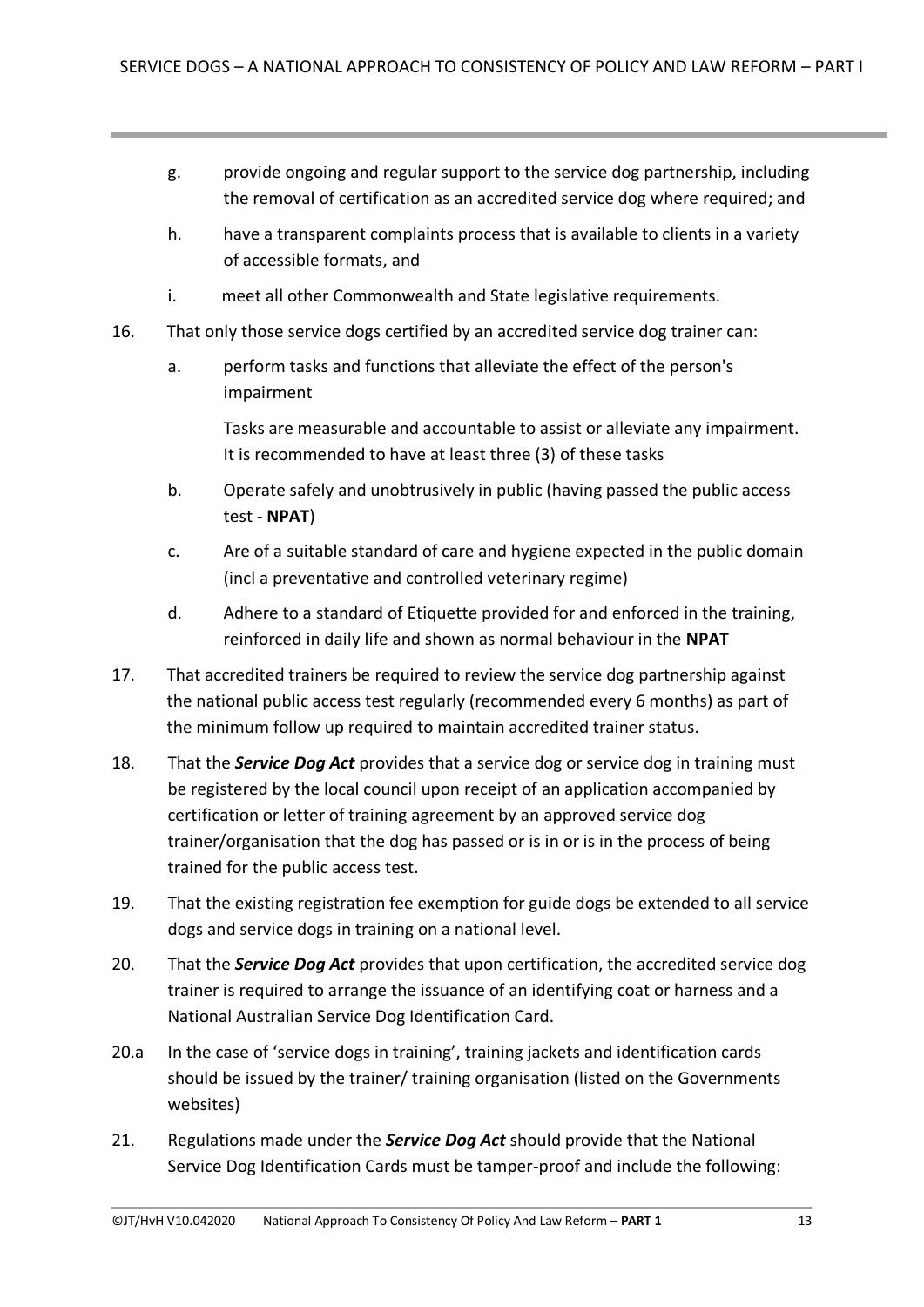- a. Photo of the handler and dog face on, allowing both to be identified; and
- b. Name of the handler; and dog
- c. Date of expiry (which is the next review/renewal date for public access testing ); and
- d. Name and contact details of the accredited trainer certifying the dog; and
- e. A statement that the dog meets Australian standards for service dogs.
- f. On the reversed side, the ID card should show a short preamble of the Federal Law details it refers to, in case handler teams are asked.
- 22. To avoid doubt, a person or trainer must have their identification readily available for inspection on request, and ensure the dog is wearing:
	- a. For a guide dog—a harness; or
	- b. For other types of a service dog—an identifying coat; or
	- c. For a service dog in training—an identifying coat.
	- d. Coats need to identify the status of training, have safety reflective strips and should be made only of breathable natural materials to ensure the comfort of the dog; should meet a minimum size to ensure clear visibility for service providers and public alike, and should carry the words 'do not touch' to remind the public to ignore working dogs. All text should be no less than 30mm in height to ensure visibility from a distance.

NB any equipment used by the handler team must be comfortable, safe and not block affect the visibility of the training coat details.

- 23. That provisions be included in the *Service Dog Act* and all other relevant laws to ensure effective transitional arrangements for existing users of guide, hearing and assistance dogs recognized under the *Disability Discrimination Act 1992*. Transitional arrangements may require certain handler teams to pass a PAT before being transitioned to a National Accreditation level to ensure Federal Standards are met by all.
- 24. For the avoidance of doubt, the *Service Dog Act* should specify that a person possessing or accompanied by a service dog/service dog in training, does not affect their liability for personal injury or property damage caused by the dog. This will translate into requirements for handlers to have the appropriate Public Liability Insurance cover (proof of which is a requirement of the Federal PAT)
- 24a The **SD Act** will allow handler trained teams upon completion of training meeting the relevant standards will be allowed to work in public access areas accessing their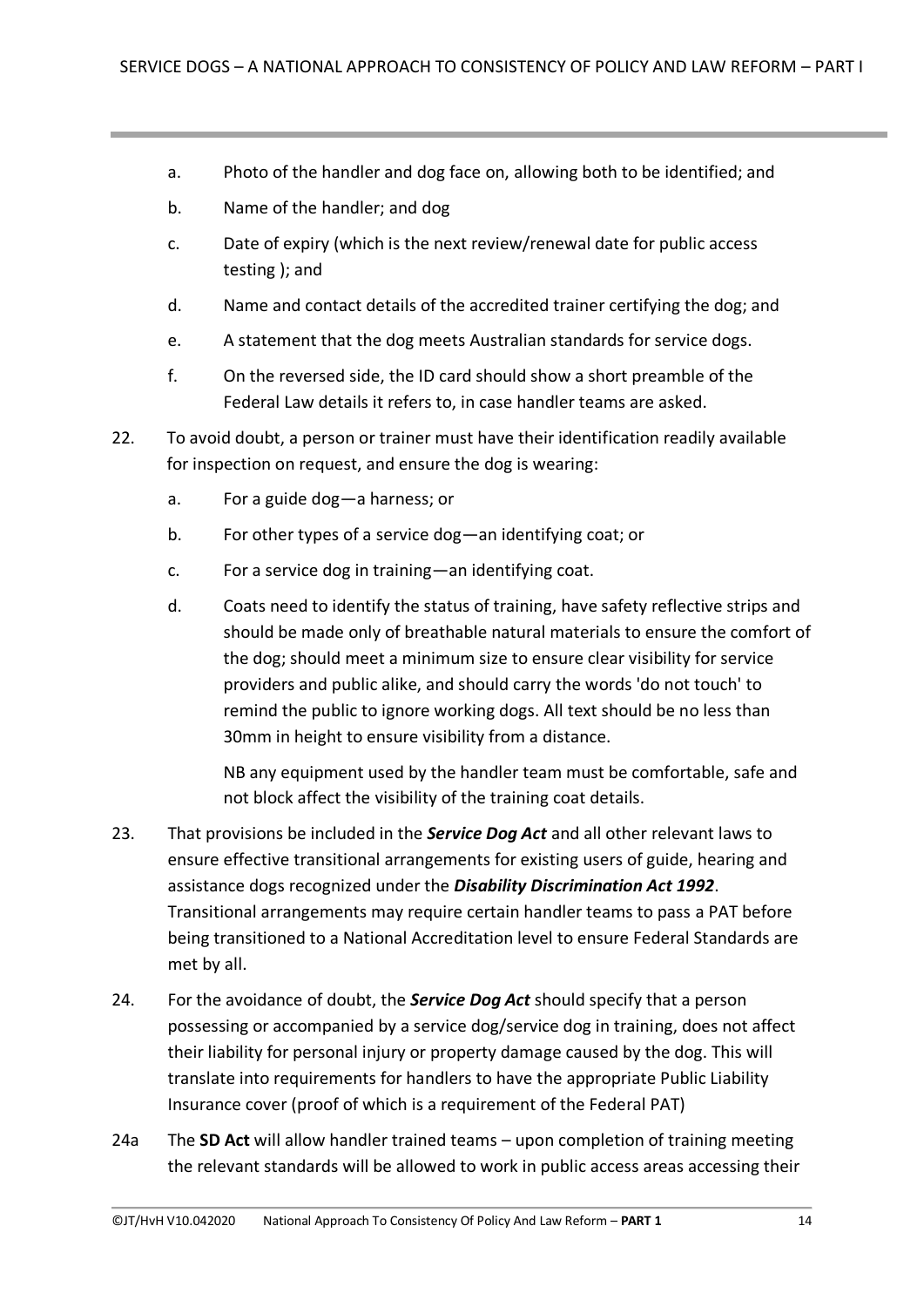'Service dog in Training' rights, provided this assessment has been signed off by their relevant trainer further underpinned by trainer issued ID and coat.

- 25. That the Australian Government funds the Federal Department of Social Services to undertake consistent national community education to increase awareness of the rights of people with disability to be accompanied by a service dog/ service dog in training. Specific campaigns should be undertaken in partnership with users of service dogs, service dog trainers & training organisations, State stakeholders, industry bodies including those from the hospitality, transport and accommodation sectors, including possible union representation of stakeholders.
- 26. The establishment of a national mentoring service that can guide new Service Dog Trainer Applicants on the most professional, efficient, and empowering journey for the client and handler, securing the best possible outcome. This service may be funded by the Department, and or could be paid for through trainer application fees. The right trainer applicant/candidate (having the right personal attributes) should not be penalised for lack of experience in this specialist training field – with very limited formal training available - but helped to advance quickly to deliver a better and appropriate service. This could only work if the remainder of the requirements is met or exceeded by the applicant.
- 27. The mentoring service is available to individual trainers only, with the training and support responsibility of training organisations being responsible for these development and support services within their organisation.
- 28. The mentoring service should be available for a set period only e.g. 6 months, maximum one year, but should become a crucial part of the development of a wellspread and diverse trainer network to assist with the ongoing growth and demand in this area at a national level (especially in the country areas)
- 28.a. The Mentor may assist with the building of the business, the required paperwork and communication tools with their clients, guiding in development of assessment tools and expansion of various training approaches. After all, every handler and dog are two different creatures with each different and personal needs.
- 29. The Department may rely on the committee to select a relevant Mentor candidate and appointments should be for no less than 24 months, allowing the Mentor to build suitable and beneficial relationships with the trainers depending on this mentor support service.
	- 29.1 The committee will also play a pivotal role in mediation when the framework supplied by the new Act causes possible handler teams to be disadvantaged, e.g., by extended hospital care; treatment that stops the training,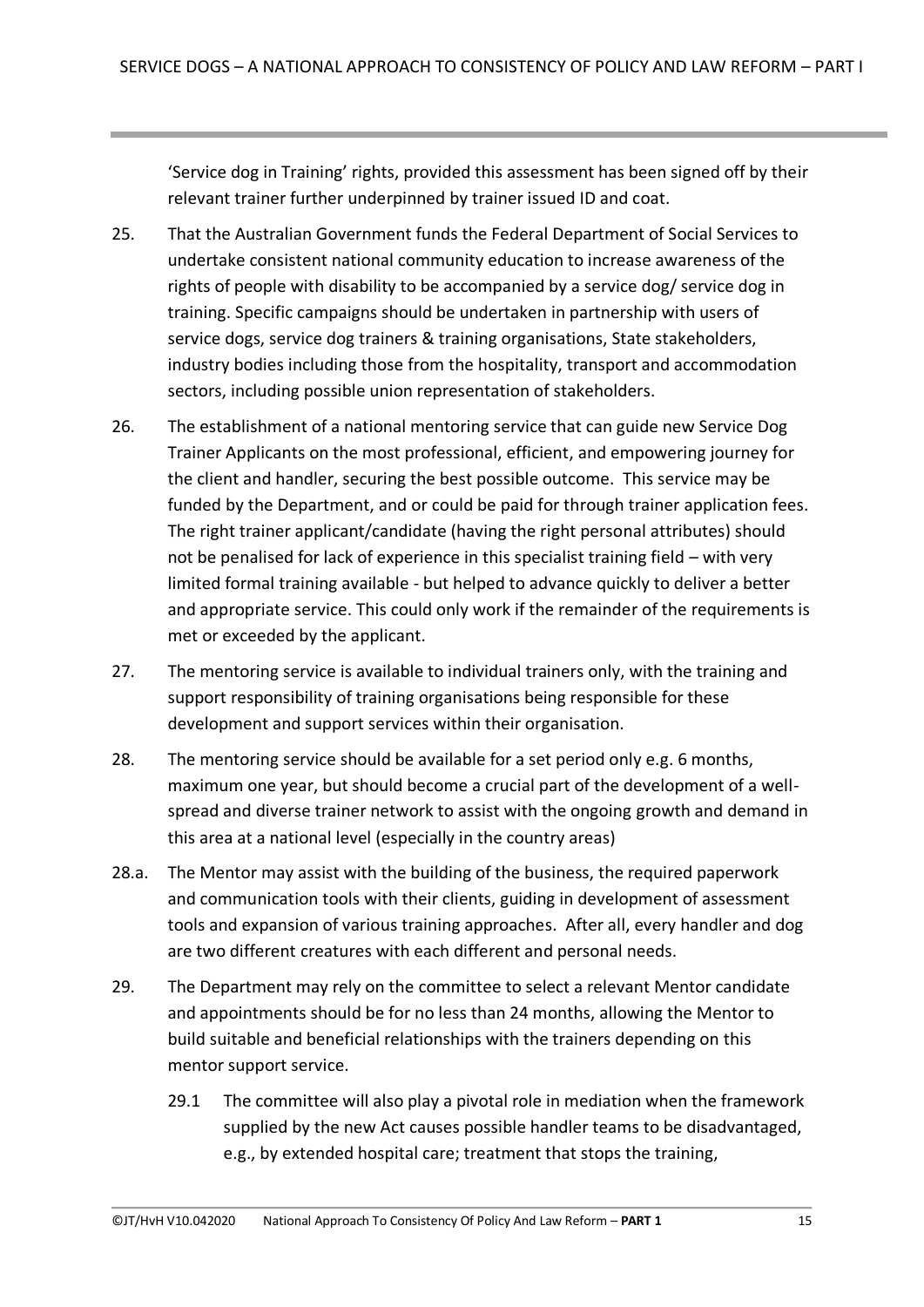unfortunate circumstances in failing an NPAT, etc. – forcing the situation to be evaluated on its merits, rather than having determinations that are covered by the Act but do not meet the intention of the Act.

- 29.2 It is envisaged that the chairperson of the Advisory Committee will have the final say in mediation on any possible changes or adjustments requested in special cases. All determinations will be advised in writing to the relevant trainer/training organisation. These determinations will be processed within 48 hours of requests in writing as to minimise inconvenience to the end-user.
- 29.3 Most of the current State Acts have these restrictions and have caused many a situation where the supposed beneficiary of these Acts became the victim of Act interpretation – without any means of recall or redress.
- 30. The suggested concept offers a fairer opportunity for people in country areas to benefit from a Service Dog, which due to lack of relevant infrastructure, they are currently missing out on. This needs to be rectified and the Act will do so; underpinned by a mentor programme for highly suitable, yet inexperienced candidates.

## <span id="page-15-0"></span>**CONCLUSION**

This document has outlined a practical, achievable and fair solution to enhance the quality of the lives of people with a disability through a nationally consistent and regulated approach to the training, accreditation, travel and enhanced use of service dogs to the benefit of many Australians.

We request for this submission to be considered as a matter of urgency, as the aftermath of the fires and floods in Australia, and now the Covid 19 pandemic, will see an urgent hike in demand and need of these services to assist affected people (with PTSD) to start the recovery process, which includes maybe charity /government funding, but the mental scars of these events will take more than just funds.

We have prepared a list of questions have been asked again and again (FAQ – **FAQ-Part II)**, addressing the main points related to the new National **SD Act**. There is much detail that needs to be addressed. Several Addenda – Draft Solutions **DS-Part III** that further explain the benefits that meet all the operational requirements and allow Government and stakeholders to take a decision to take this proposal forward and implement it ASAP.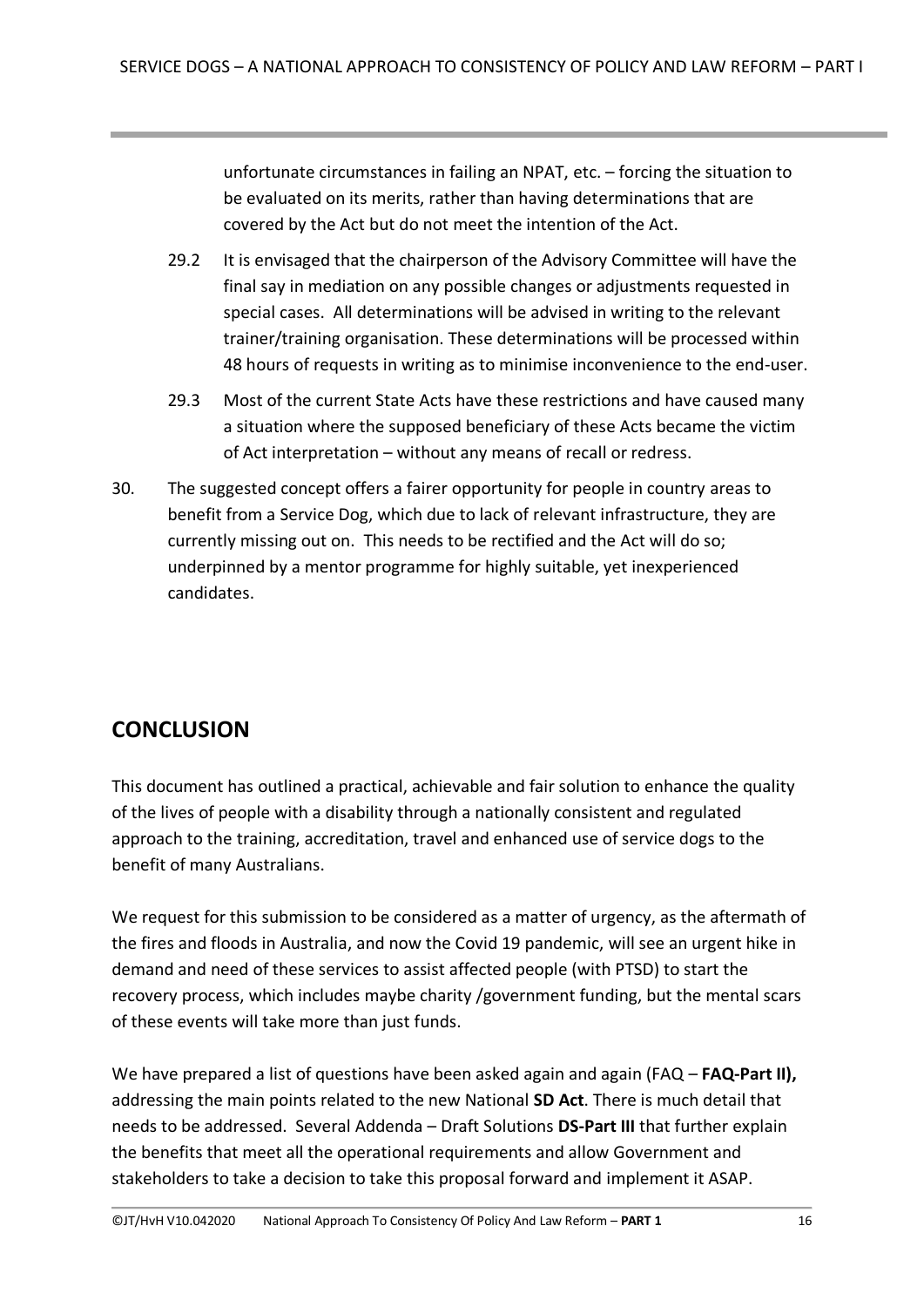### <span id="page-16-0"></span>**APPENDIX**

### <span id="page-16-1"></span>**Discrimination of Service Dog Handlers**

With the emergence of more service dogs, the silence of Australian law on standards has significant consequences for public safety and the reputation of service dogs. A consistent theme that keeps recurring is continued public acceptance of service dogs. This is dependent on better regulation, including legislative standards for quality and safety.

The *Disability Discrimination Act 1992* (DDA) operates alongside state legislation, imposing additional requirements and obligations. Section 13(3) of the DDA explicitly provides that the Commonwealth law does not exclude state laws if they are consistent and able to operate concurrently. However, if there is any inconsistency, federal law will override state law.

The legislation does not clearly define the term "service dog" **SD**. Besides, there are no uniform training standards for service dogs in Australia. Currently, people who train service dogs are not legally required to have any qualifications or experience. This may lead to the community losing confidence in service dogs.

There is no uniform identification system for service dog partnerships. People who use service dogs are not legally required to carry identification. Because no uniform identification system exists; businesses and service providers must be able to recognise a wide variety of different identification features. This is an unreasonable burden on businesses. At the same time, people with disability may be subject to humiliating questioning about the nature of their disability. They may also be denied access to places, goods and services to which they have a legal right.

Instances of discrimination are much more prevalent than the numbers of complaints that are made to either commonwealth or state human rights bodies indicate. People who use service dogs experience high levels of discrimination, particularly when accessing public premises and using public transport. This is where incorporating the **NPAT** and apply 'One card only' would eradicate a lot of this, with added large resource economies.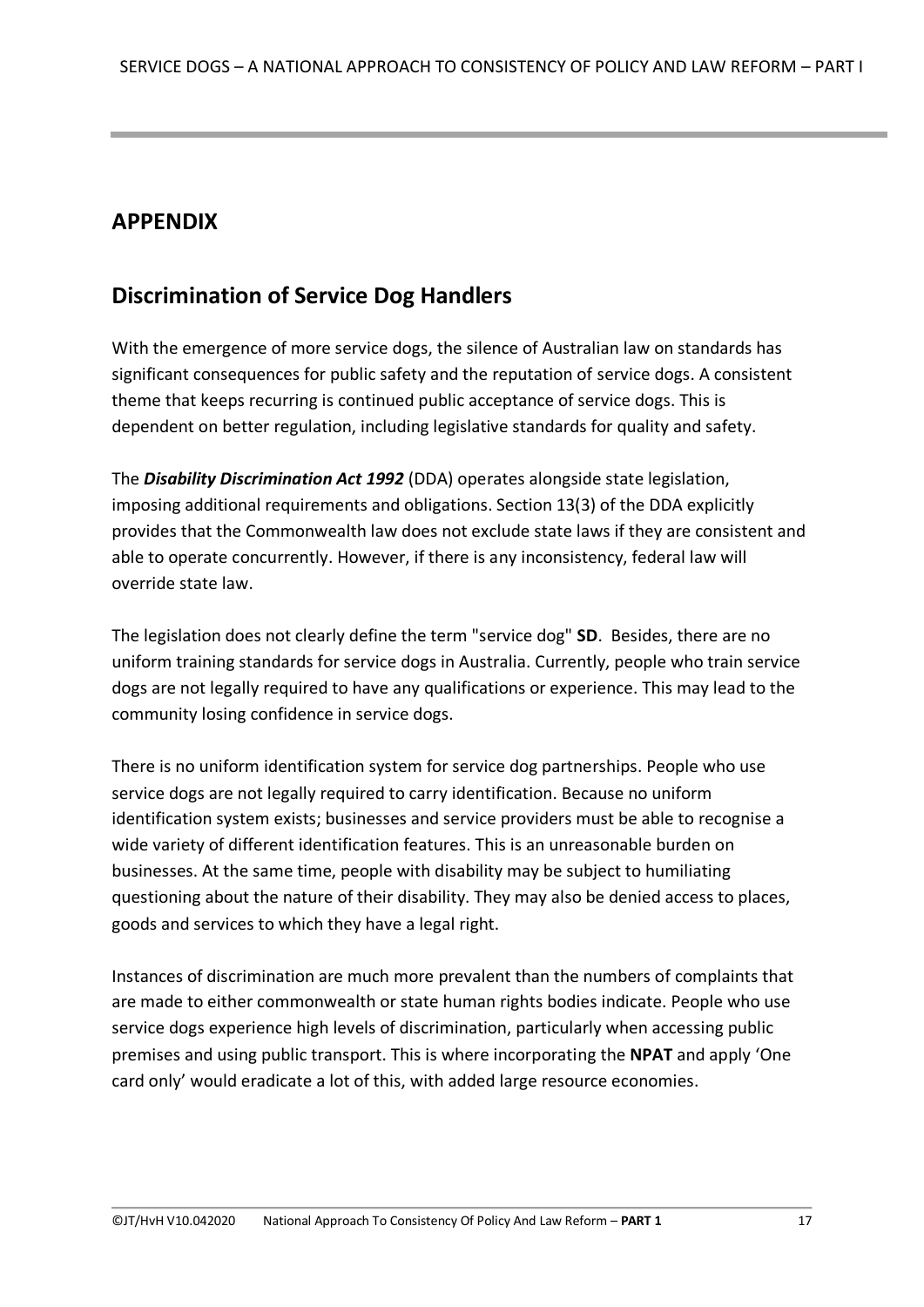Service dog organisations and trainers generally find that the level of discrimination experienced is significantly higher than what has been reported by the Australian Human Rights Commission and other bodies.

Organisations and trainers are also contacted frequently by service dog owners who are told that they are not allowed to enter taxis or other means of transport with their service dog. One young female service dog owner was told by a taxi driver that her dog would have to travel in the boot of the car for the one-hour journey home. This is inexcusable and is happening more frequently than what has been reported.

Efforts to improve accessibility have been acknowledged. In 2007 Victorian Equal Opportunity and Human Rights Commission released a report titled; *Time to Respond: Realising Equality for people with a disability utilising taxi service.* This research noted difficulties some taxi users faced when accompanied by a service dog.

The point was made during a consultation that people may not complain about discrimination because they are worried that they may alienate themselves from the service providers upon whom they rely. As a result, discrimination is tolerated. When asked if they had faced any problems, one person told that he had not, but then went on to mention that he had been denied access to supermarkets, taxis, trams and a Centrelink office. Other people told that although local service providers were helpful, problems were more likely to arise when the person is outside the local area in which the service animal is regularly working.

Targeted training with the Taxi Directorate and major Tram organisations in Melbourne have resulted in some better understanding, but the training required should be underpinned by a simple easy to recognise the consistent national system. This also assists the high level of discrimination we see in the country, where the use of service dogs pro ratio may be less and therefore ignorance is often accepted.

Service dog users have highlighted that consumers are unable to complain in some instances because the (usually) taxi or tram simply does not stop and there is no way of identifying the vehicle number. Service dog trainers and organisations also reported that service dog users were more likely to contact them so that an organisation providing the dog/training could advocate on their behalf, then use timeconsuming discrimination complaints mechanisms.

Service dog user, social media groups and community forums have reported that refusal of access is a significant problem. However, it is felt that the refusal of access is not always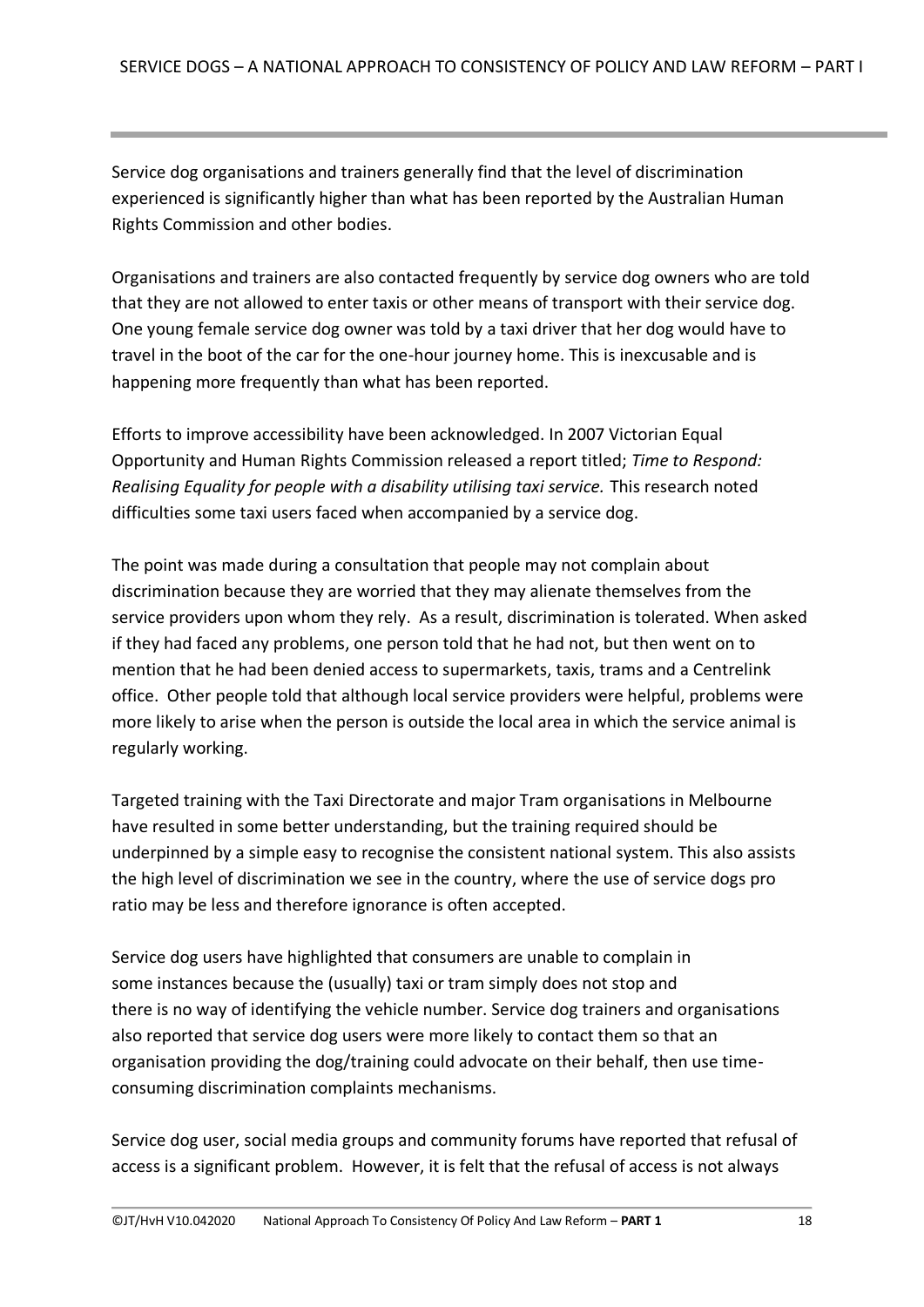malicious and is often due to a misunderstanding of the law. It was also suggested that any reforms should be aimed at preventing discriminatory behaviour in the first place rather than focusing on complaints after the event.

There are many problems with the laws relating to service dogs in Australia. Despite the existence of anti-discrimination laws for many years:

Because various Victorian state and federal legislation, are not in harmony and often unclear, lack adequate prescription, and are silent on proactive measures, people with disabilities partnered by a service dog, all too frequently are refused entry to spaces open to the public, denied access to publicly available services and generally denied their right to be treated with dignity and respect.

These problems are systemic and affect many different interests in the community. A solution will require the development of a consistent policy towards service dogs across the nation. It will also require legislative change focused on making laws dealing with service dogs easier for the community to access, understand and comply with in day-to-day life.

The broad principles around how best to reform the law of service dogs have the primary aim of realising the human rights of people with disability to participate in all aspects of society, these principles need to focus on:

- clarifying and simplifying the law
- removing inequities in protection
- promoting certainty for business and the community concerning what is or is not a service dog, including where such a dog can lawfully go, and
- promoting community understanding of the right to be accompanied by a service dog.

The benefits of a national system would offer many additional economic benefits to stakeholders, less time spend on addressing discrimination issues, create more business by showing the community respect and build a clientele that will be loyal and consistent.

A national recognition of the NPAT allowing for national travel on public transport around the country will increase visitation to other areas, increase R&R etc. – all leaving economic and social benefits for all stakeholders.

The sooner this proposal gest support and is put into law, the sooner this community can put things back and enjoy the things we all take for granted.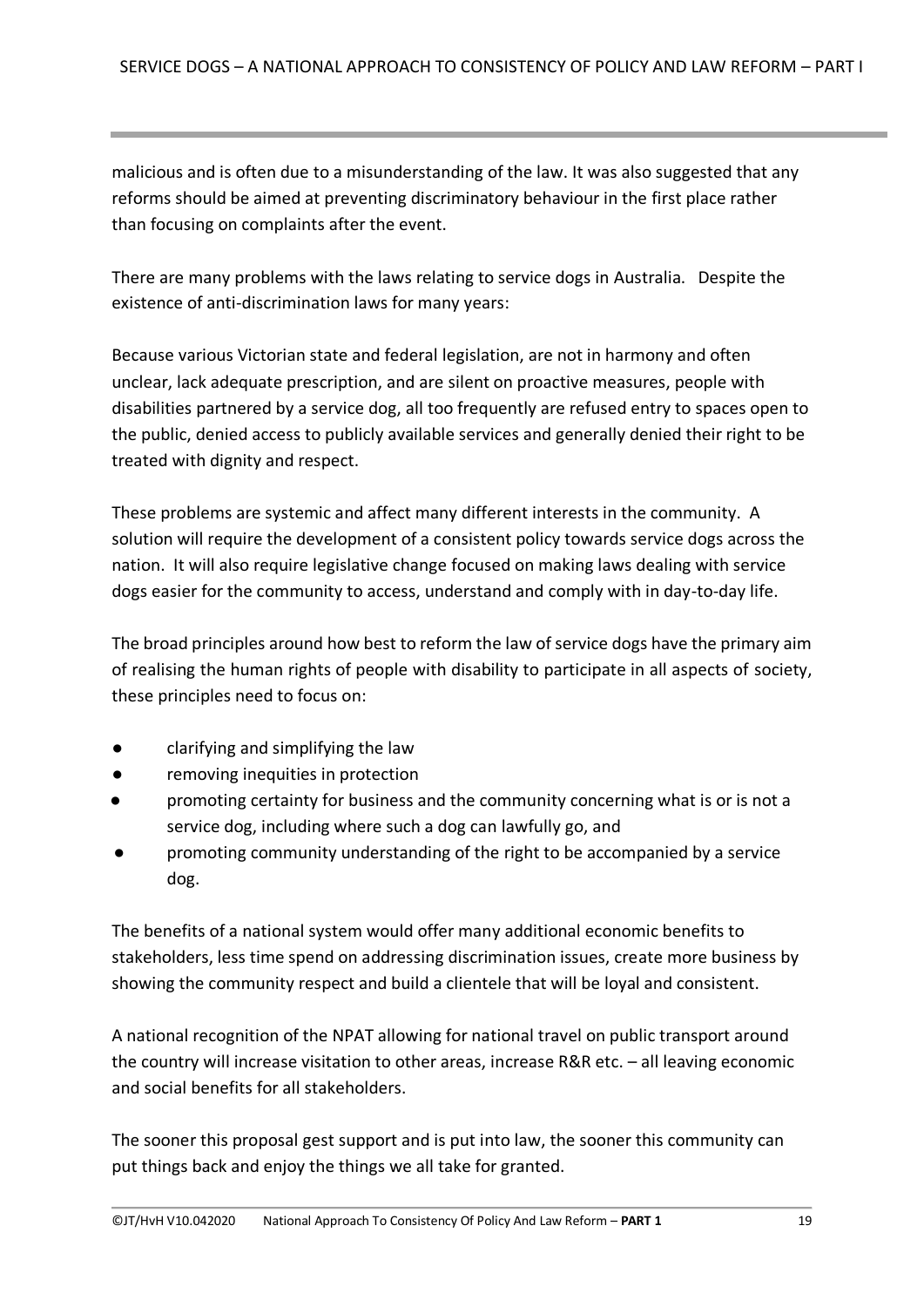# **CONCLUSION**

The opportunity to consolidate, combine strengths and use a base of what works will limit costs and time of implementation and could assist ALL stakeholders, and create a simple, smooth working system that is easy to apply, implement and promote.

We request for this submission to be considered as a matter of urgency, as the aftermath of the fires and floods in Australia, and now the Covid 19 pandemic, will see an urgent hike in demand and need of these services to assist affected people (with PTSD) to start the recovery process, which includes maybe charity /government funding, but the mental scars of these events will take more than just funds.

Thank you for your consideration and more operational implementation to support and underpin our recommendations can be found in the additional parts of this submission - .

Frequently Asked Questions (**FAQ – Part II)** Addendum with Draft Solutions (**DS – Part III)** Public Perception of Service Dogs (**PPSD – Part IV)**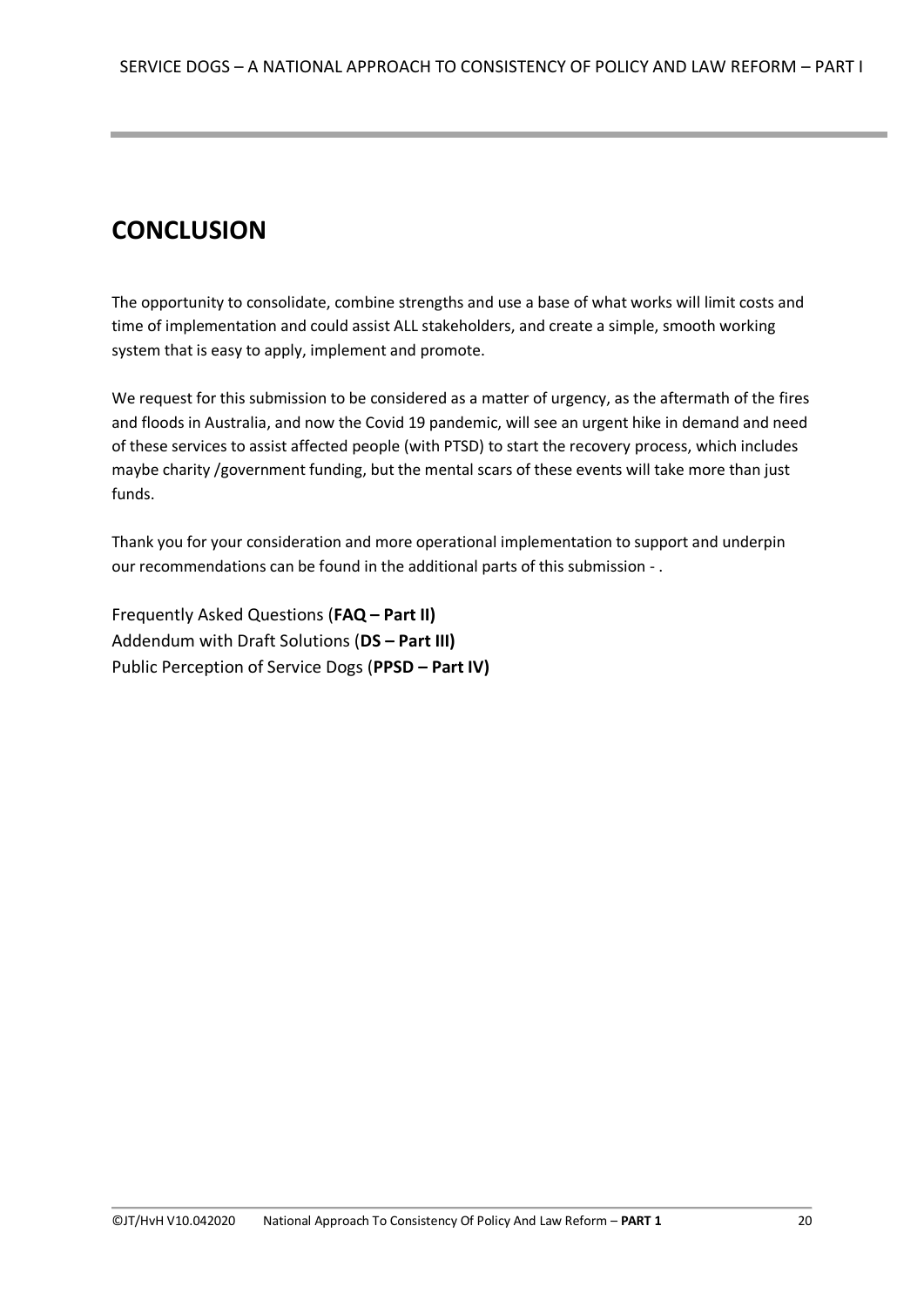#### <span id="page-20-0"></span>**Contacted Parties.**

The following organizations, departments, businesses and individuals were contacted by telephone and/or email and invited to contribute information towards this document:

#### **Your valuable time and input have been greatly appreciated.**

[Assistance Dogs Australia](http://www.assistancedogs.org.au/) [Association of Australian Assistance Dogs \(NQ\) Inc](http://www.asdogsnq.com.au/) [Australian Companion and Assistance Dogs.](http://www.acad.org.au/) [Canine Helpers for the Disabled Inc.](http://www.caninehelpers.org.au/) [Doglogic](http://www.doglogic.com.au/) [Empower Assistance Dogs Ltd](https://www.empowerassistancedogs.org.au/) [Guide Dogs Queensland](http://www.guidedogsqld.com.au/) [Guide Dogs Victoria](http://www.guidedogsvictoria.com.au/) [In the Paws of Angels Inc.](mailto:inthepawsofangels@aol.com) [Lions Hearing Dogs Incorporated](http://hearingdogs.asn.au/) [Smart Pups Assistance Dogs for Special Needs Children Inc](http://www.smartpups.org.au/) [VisAbility Ltd](https://www.guidedogswa.com.au/) (incorporates Guide Dogs WA and Guide Dogs Tasmania). Vision Australia [Seeing Eye Dogs](http://www.seda.org.au/) Whiskey's Wish Integra Service Dogs Young Diggers Dog Squad Canine Essentials Righteous Pups [Carmel Kaczmar](mailto:training@adnsw.org.au) [Dee Scott](http://www.positiveresponse.net.au/) [Emelia Wilmot](http://www.musictherapyandthemind.com/serviceassistance-dog-training.html) [Kylie Smith](mailto:kylie@elitecanines.com.au) Delta Society National Dog Trainers Federation LaTrobe University Alexandra and District Dog Obedience Club Assistance Dog Support Groups for Handlers via Facebook Murrindindi Shire Council Seymour Hospital The Alfred Hospital The Austin Hospital Public Transport Victoria Virgin Airlines The Royal Melbourne Zoological Gardens Parliament House, Canberra Australian Human Rights Commission Australian Law Reform Commission State and Territory Law Reform Commissions Department of Social Services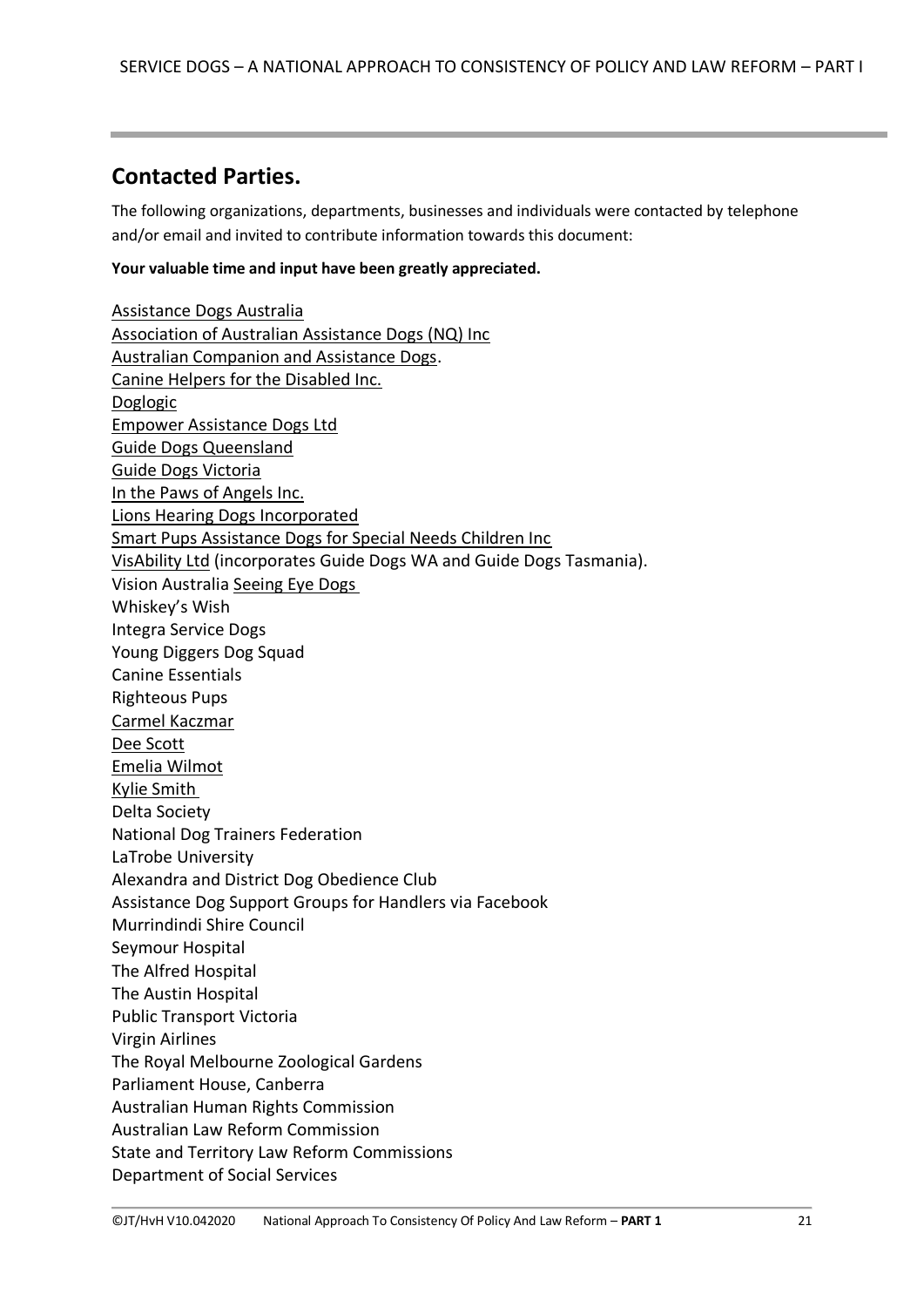Federal Attorney-General Office States and Territories Attorney General Offices Department of Agriculture, Animal Welfare Office, Victoria Dog and Cat Management Board South Australia Members of Parliament in States and Territories Members of Federal Parliament (Et al)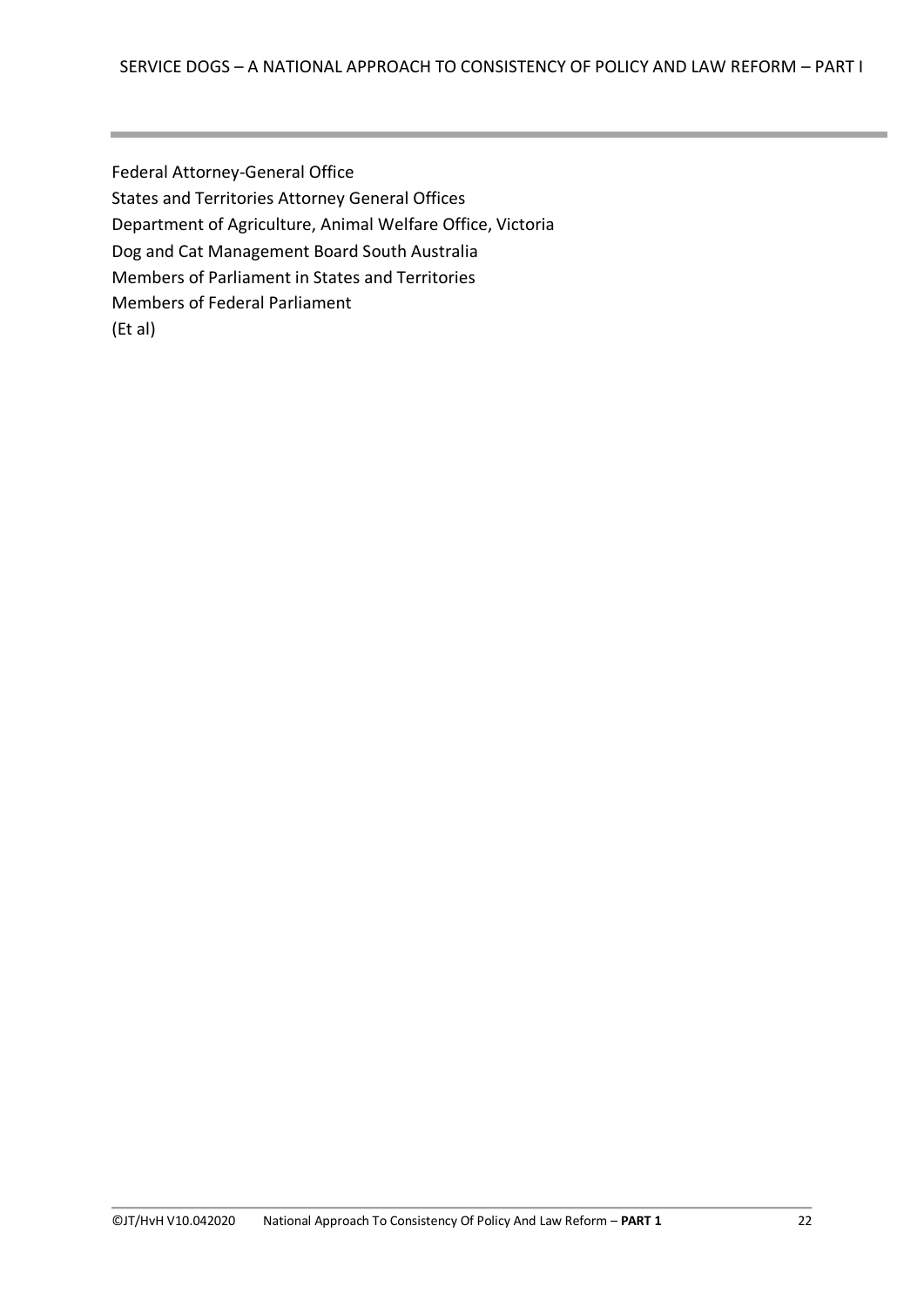#### <span id="page-22-0"></span>**References**

1. Audrestch, H.M.; Whelan, C.T.; Grice, D.; Asher, L.; England, G.C.W.; Freeman, S.L. *Recognizing the value of assistance dogs in society.* Disabil. Health J. **2015**, 8, 469–474.

2. Sachs-Ericsson, N.; Hansen, N.K.; Fitzgerald, S. *Benefits of assistance dogs: a review. Rehabil. Psychol*. 2**002** 47, 251–277.

3. Stace, L.B. *Welcoming max: increasing pediatric provider knowledge of service dogs. Complement. Ther. Clin. Pract.* **2016**, 24, 57–66.

4. Winkle, M.; Crowe, T.K.; Hendrix, I*. Service dogs and people with physical disabilities partnerships: A systematic review.* Occup. Ther. Int. **2012**, 19, 54–66.

5. Weiss, E.; Greenberg, G*. Service dog selection tests: Effectiveness for dogs from animal shelters. Appl. Anim. Behav. Sci* **1997**, 53, 29–308.

6. Jegatheesan, B.; Beetz, A.; Choi, G.; Dudzik, C.; Fine, A.; Garcia, R.M.; Johnson, R.; Ormerod, E.; Winkle, M.; Yamazaki, K.; et al. *The IAHAIO Definitions for Animal Assisted Intervention and Animal Assisted Activity and Guidelines for the wellness of Animals Involved.* Available online: https://petpartners.org/wp-content/ uploads/2015/07/8000IAHAIO-WHITE-PAPER-TASK-FORCE-FINAL-REPORT-070714.pdf (Accessed 2 September 2018) 7. Rintala, D.H.; Matamoros, R.; Seitz, L.L. *Effects of assistance dogs on persons with mobility or hearing impairments: A pilot study*. J. Rehabil. Res. Dev. **2008**, 45, 489–504.

8. Shintani, M.; Senda, M.; Takayanagi, T.; Katayama, Y.; Furusawa, K.; Okutani, T.; Kataoka, M.; Ozaki, T. *The effect of service dogs on the improvement of health-related quality of life.* Acta Med. Okayama **2010**, 64, 109–113.

9. Fishman, G.A. *When your eyes have a wet nose: The evolution of the use of guide dogs and establishing the seeing eye. Surv. Ophthalmol. 2003, 48, 452–458.* 

*10. Baganz*, B. European Guide Dog Federation EGDF. Report on Number of Guide Dogs in Europe. Available online: https://www.dropbox.com/s/8i5xy7u53dtkqa5/NumberofGuideDogsreport.pdf?dl=0

11. Brassil, B.; Brassil, D. *Excel Preliminary Legal Studies*; Pascal Press: Glebe, Australia, 2005. ISBN 978-174-125-313-9.

12. Gonder-Frederick, L.; Rice, P.; Warren, D.; Vajda, K.; Shepard, J*. Diabetic alert dogs: A preliminary survey of current users*. Diabetes Care **2013**, 36, e47.

13. United Nations. *Convention on the Rights of Persons with Disabilities and Optional Protocol.*

Available online: http://www.un.org/disabilities/documents/convention/convoptprot-e.pdf (Accessed 2 September 2018) 14. European Parliament Research Service EPRS. *Guide Dogs in the EU.* Available online: http://perrosguia.

once.es/es/legislacion/viajar-al-extranjero/guide-dogs-report-from-eprs.pdf/download pdf (Accessed 2 September 2018)

15. Bennett, O.; Desal, P. Assistance *Dogs: Issues. House of Commons Briefing Paper Number CBP 7668.*

12 August 2016. Available online: http://researchbriefings.parliament.uk/ResearchBriefing/Summary/ CBP-7668#fullreport pdf (Accessed 2 September 2018)

16. The European Parliament and the Council of the European Union. *European Council (EC) Regulation Nr. 1107/2006 of the European Parliament and of the Council of 5 July 2006 Concerning the Rights of Disabled Persons and Persons with Reduced Mobility When Travelling by Air.* Available online: http://eur-lex.europa. eu/legal-content/EN/TXT/HTML/?uri=CELEX:32006R1107&qid=1402311024869&from=EN pdf (Accessed 3 September 2018)

17. British Airways*. Travelling with Your Assistance Dog*. Available online: https://www.britishairways.com/ en-us/information/disability-assistance/travelling-with-your-assistance-dog pdf (Accessed 4 September 2018) 18. Lufthansa*. Information about Travelling with Assistance Dogs*. Available online: https://www.lufthansa. com/de/en/assistance-dogs pdf (Accessed 2 September 2018)

19. The Republic of Austria*. Austrian Federal Law for Disabled People [Bundesbehindertengesetz*]. Available online: https://www.ris.bka.gv.at/NormDokument.wxe?Abfrage=Bundesnormen&Gesetzesnummer= 10008713&Artikel=&Paragraf=39a&Anlage=&Uebergangsrecht= pdf (Accessed 4 September 2018) 20. The Republic of Austria. *Protection Federal Ministry of Labour Social Affairs and Consumer. Directive*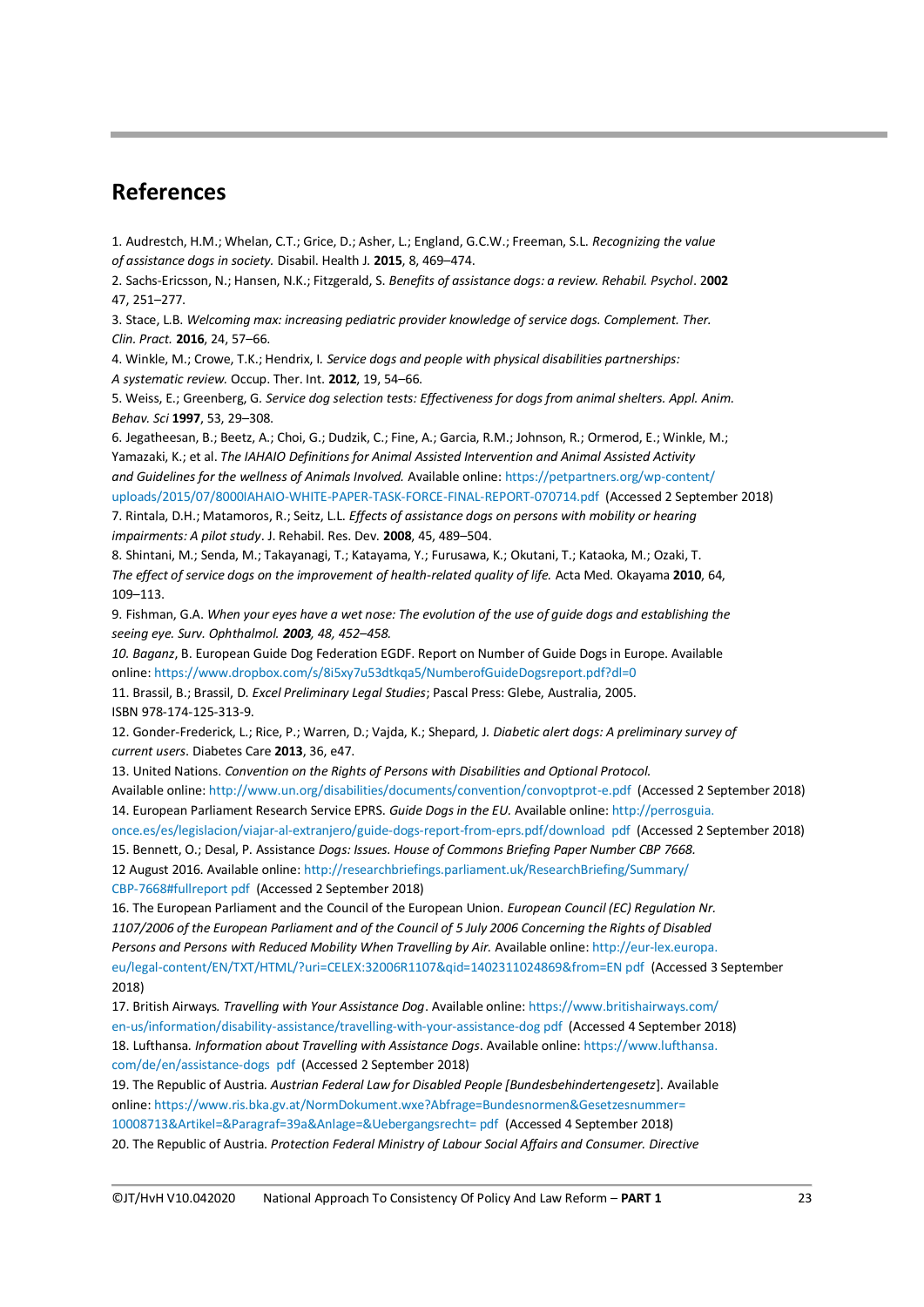*on Assistance Dogs [Richtlinie Assistenzhunde].* Available online: https://www.sozialministerium.at/ cms/site/attachments/1/5/6/CH3434/CMS1450709884090/richtlinien\_assistenzhunde.pdf pdf (Accessed 5 September 2018) 21. The Republic of Austria. *Allgemeine Beförderungsbedingungen für den Kraftfahrlinienverkehr.* Available online: https://www.ris.bka.gv.at/Dokumente/Bundesnormen/NOR40204127/NOR40204127.html pdf (Accessed 2 September 2018) 22. Queensland Government. Guide, Hearing, and Assistance Dogs*: for Trainers*. Available online: https: //www.communities.qld.gov.au/industry-partners/guide-hearing-assistance-dogs/trainers pdf (Accessed 4 September 2018) 23. Howell, T.; Bennett, P.; Shiell, *A. Reviewing Assistance Animal Effectiveness: Literature Review, Provider Survey, Assistance Animal Owner Interviews, Health Economics Analysis and Recommendations*; La Trobe University:

Bendigo, VIC, Australia, 2016. Available online: https://www.ndis.gov.au/medias/documents/hf5/hc0/

8799673090078/Assistance-Animals-PDF-1-MB-.pdf pdf (Accessed 6 September 2018)

24. *NDIS Quarter 3 2017-18 Report*. Available online: https://www.ndis.gov.au/medias/documents/h35/

h80/8810227433502/Q3-Infographic-Quarterly-Report-National-Stats-May25-accessible.pdf pdf (Accessed 10 September 2018)

25. Begley, P. "*Shamed" Out of Day Care, Companies Set Their Sights on NDIS Billions*. Sydney Morning Her. 2018. Available online: https://www.smh.com.au/national/nsw/shamed-out-of-day-care-companies-settheir-

sights-on-ndis-billions-20180629-p4zoj1.html pdf (Accessed 16 September 2018)

26. European Committee for Standardization (CEN). *CEN-TC 452. Assistance Dogs*. Available online: https:

//standards.cen.eu/BP/2181734.pdf pdf (Accessed 2 September 2018)

27. Broom, D.M. *A history of animal welfare science*. Acta Biotheor. **2011**, 59, 121–137.

28. Coppinger, R.; Coppinger, L.; Skillings, E. *Observations on assistance dog training and use.* J. Appl. Anim. Welf. Sci. **1998**, 1, 133–144.

29. Lane, D.; McNicholas, J.; Collis, G.M. *Dogs for the disabled: Benefits to recipients and welfare of the dog.* Appl. Anim. Behav. Sci. **1998**, 59, 49–60.

30. Victorian Law Reform Commission. Community *Law Reform Assistance Animals Final Draft 16* **2008**

31. Animal Legal & Historical Centre [Michigan State University College of Law], *Detailed Discussion of Assistance Animal Laws* (2007)

32.Australian Bureau of Statistics, *Disability, Ageing and Carers, Australia: Summary of Findings*, 2003 Catalogue No 4430.0 (2003)

33. Australian Institute of Health and Welfare, *Australia's Welfare 2005* (2005)

34.Department of Human Services [Victoria], Victorian State Disability Plan 2002–2012 (2002)

35..Department of Human Services [Victoria], Victorian State Disability Plan 2017–2020 (2017)

36.Department of Justice [Victoria], *An Equality Act for a Fairer Victoria: Equal Opportunity Review Final Report* (2008)

37.Department of Premier and Cabinet, *Victorian Government, A Fairer Victoria: Creating Opportunity and Addressing Disadvantage* (2005)

38.Duncan, Susan, "APIC *State-of-the-Art Report: The Implications of Service Animals in Health Care Settings"* (2000) 28 (2) American Journal of Infection Control 170

39.Esnayra, Joan, *Help From Man's Best Friend* (2007) Behavioral Healthcare 30

40.Fleming, John, *The Law of Torts* (9th ed, LBC Information Services, 1998)

41.Fredman, Sandra and Spencer, Sarah, *Equality: Towards an Outcome-Focused Duty* (2006) 156 Equal Opportunities Law Review 14

42.Human Rights and Equal Opportunity Commission, *Discussion Paper: Assistance Animals, the Disability Discrimination Act and Health and Hygiene Regulations* (1999)

43.Human Rights and Equal Opportunity Commission, *Discussion Paper: Assistance Animals under the Disability Discrimination Act* (2002)

44.Human Rights and Equal Opportunity Commission, *Reform of the Assistance Animals Provision of the Disability Discrimination Act* (2003)

45.Johnson, Allie, *Guard Dogs of Mental Health* (2005) Bark 41

46.Latter, Claire, *An Exploration of The Use of Animal Therapy in Special Education* (Unpublished Honours Thesis, Flinders University of South Australia, 1999)